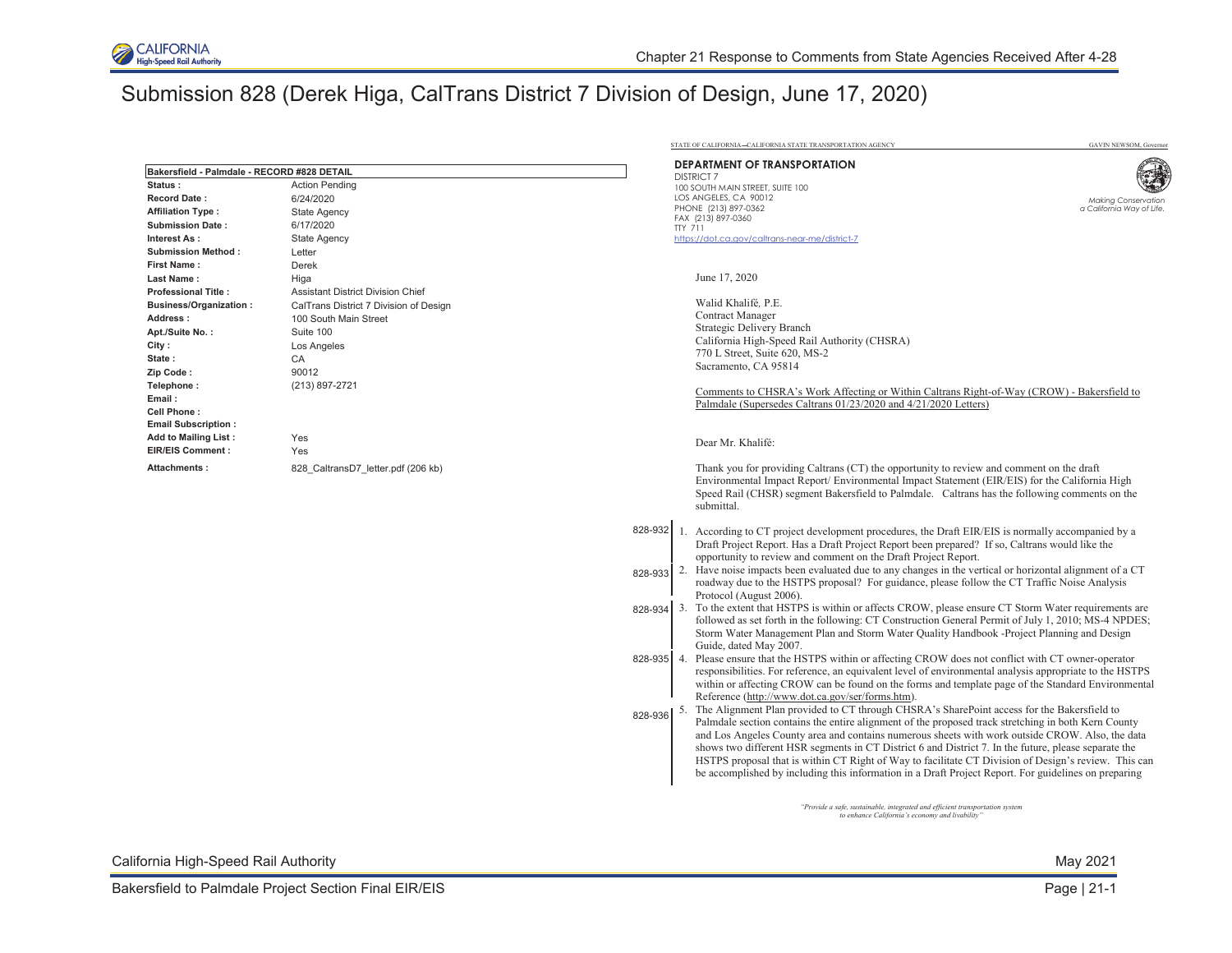# Submission 828 (Derek Higa, CalTrans District 7 Division of Design, June 17, 2020) - Continued

CHSR Review Bakersfield to Palmdale June 17, 2020 - Page 2

the Draft Project Report, please follow Caltrans' Project Development Procedures Manual referenced below in the weblink. 828-936

 $828-937$ <https://dot.ca.gov/programs/design/manual-project-development-procedures-manual-pdpm> 6. The latest plans date-stamp for this segment's Roadway Alignment is 2017. Please confirm this is the most recent roadway alignment.

828-938 7. In May 2014 the City of Palmdale requested and collaborated with CHSRA to realign Sierra Highway to the west of the railroad tracks, over 5<sup>th</sup> street alignment. The City wanted to avoid obstacles/constraints with existing housing and future developments and business opportunities near the proposed CHSR Station at Ave Q. Please coordinate with the City of Palmdale regarding the realignment of Sierra Highway to avoid any negative impacts to their project and yours.

> A response to the above comments would be greatly appreciated. If you have any questions or need clarification on any of the above comments, please feel free to contact me at (213) 897-2721 or call Mr. Sam Alameddine at (213) 507-7941.

Sincerely, Sincerely,

Derek Higa

Derek Higa Assistant District Division Chief District 7 Division of Design

c. Sheik Moinuddin, Project Manger Karl Price, Sr. Environmental Planner Sam Alameddine, Chief - Office of Design B

> *"Provide a safe, sustainable, integrated and efficient transportation system*  to enhance California's economy and livability

May 2021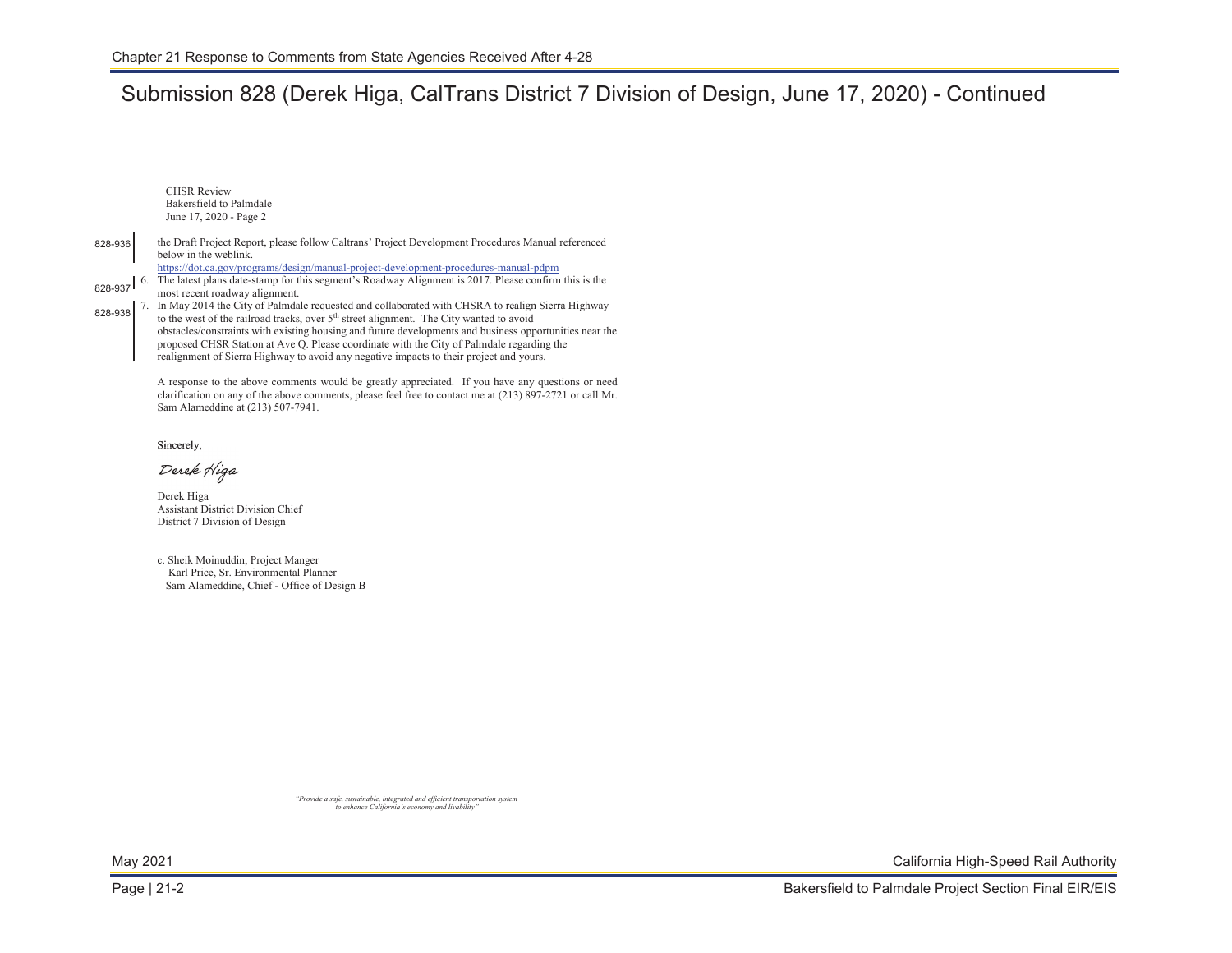

# Response to Submission 828 (Derek Higa, CalTrans District 7 Division of Design, June 17, 2020)

## **828-932**

The commenter notes that a Draft Project Report is normally prepared concurrently with the Draft Environmental Impact Report/Environmental Impact Statement (EIR/EIS) and that Caltrans would like the opportunity to review and comment on the Draft Project Report. No Draft Project Report has been prepared at this stage of the high-speed rail (HSR) design because the project is a statewide rail project, not a State Highway project. The Draft Project Reports for any proposed modifications to State Highway facilities will be prepared in future design phases. The Draft Project Report will be submitted to Caltrans District 7 for review/comment.

## **828-933**

The noise impacts associated with the proposed interchange and highway realignments have been analyzed. Roadway modification projects, which include either road closures, overcrossings, or undercrossings, are required to accommodate the HSR system. These projects are listed in Table 2-A-1 in Appendix 2-A of this Final EIR/EIS.

Under 23 C.F.R. 772.7, roadway improvements that result in the physical alteration of an existing roadway, where there is either a substantial horizontal or substantial vertical alteration or other activities that increase roadway capacity, require a more detailed noise analysis.

Some of the roadway modifications, according to 23 C.F.R. Part 772, do not require further noise analysis because they pass the Noise Analysis Screening Procedure Checklist (Checklist) in Section 4.5 of the November 2009 Technical Noise Supplement (Caltrans 2009). The November 2009 Technical Noise Supplement was used because the Checklist was not used in the most current (September 2013) Technical Noise Supplement (Caltrans 2013). For the purpose of the roadway modifications included in the Bakersfield to Palmdale Project Section of the HSR system, the Checklist is a practical methodology for determining which roadway modifications would require further noise analysis according to 23 C.F.R. Part 772. Roadway modifications that pass the Checklist include the absence of receptors, the project's potential to increase traffic noise levels by less than 3 dBA, or the existing worst hourly noise level being more than 5 dBA below the Noise Abatement Criteria. Passing the Checklist indicates that the proposed roadway modification is not likely to result in traffic noise impacts that either approach or exceed the Noise Abatement Criteria or that increase traffic noise levels by 12 dBA or more over their corresponding existing noise level.

As presented under Impact N&V #6: Traffic Noise and the Bakersfield to Palmdale Project Section Noise and Vibration Technical Report (Authority 2018a) the roadway modifications that would not pass the Checklist were further analyzed. This analysis focuses on receptors that are classified under Activity Categories B, C, and D, which are consistent with the sensitive land use categories in the Federal Transit Administration Transit Noise and Vibration Impact Assessment Manual (Federal Transit Administration 2018). It is likely that uses in Activity Categories E, F, and G, including commercial and industrial uses, would have either non-sensitive exterior use areas or no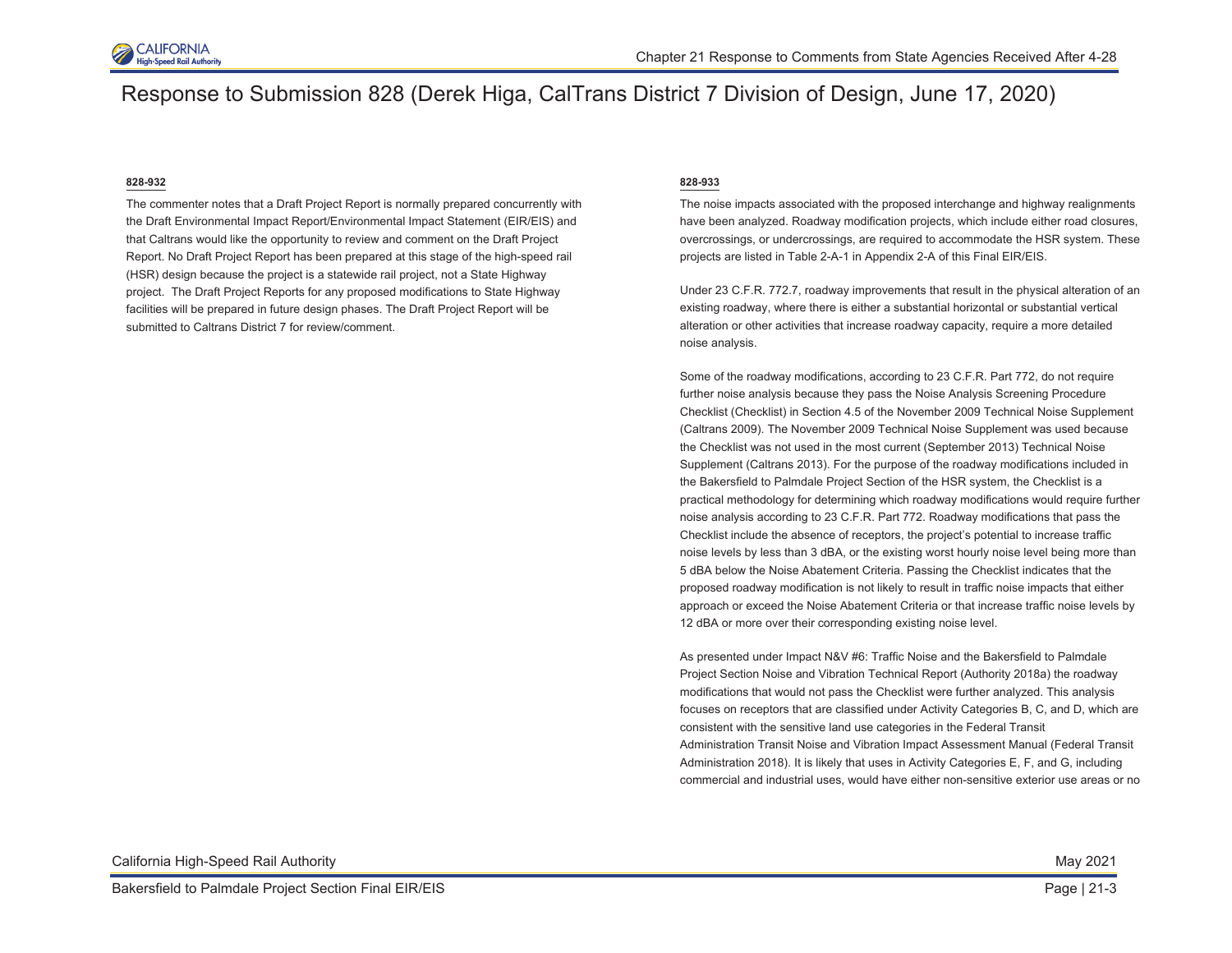## Response to Submission 828 (Derek Higa, CalTrans District 7 Division of Design, June 17, 2020) - **Continued**

## **828-933**

exterior use areas at all. The remaining roadway modifications listed in Table 2-A-1 in Appendix 2-A of this Final EIR/EIS that are not mentioned do not require further analysis according to 23 C.F.R. Part 772.

Table 6-15 in the Bakersfield to Palmdale Project Section Noise and Vibration Technical Report (Authority 2018) also shows the results of the additional roadway improvement analyses. Specifically for Caltrans facilities, including SR-184 at Weedpatch Highway and modifications to State Route (SR 58) at Edison Road, the results show that impacts would not generate traffic noise impacts that approach or exceed the Noise Abatement Criteria and would not increase noise levels by 12 dBA or more over existing levels.

## **828-934**

The comment states the HSR should comply with Caltrans stormwater permits and requirements for improvements within Caltrans right-of-way.

As stated in Section 3.8.2.2 in Section 3.8, Hydrology and Water Quality of the Draft and Final EIR/EIS, the Caltrans National Pollutant Discharge Elimination System (NPDES) permit (Order No. 2012-0011-DWQ, NPDES No. CAS000003) is applicable to portions of the HSR project that involve modifications to state highways. As such, implementation of permanent treatment best management practices for improvements within Caltrans right-of-way would comply with the stormwater requirements of the Caltrans NPDES permit and the Caltrans Stormwater Management Plan (Caltrans 2016) and Stormwater Quality Handbook –Project Planning and Design Guide (Caltrans 2017).

Construction within Caltrans right-of-way is not regulated under the Caltrans NPDES permit. Rather, the Caltrans NPDES permit requires that construction activities within Caltrans right-of-way comply with the statewide General Permit for Stormwater Discharges Associated with Construction Activities (Order No. 2009-0009-DWQ, NPDES No. CAS000002, as revised by Order No. 2010-0014-DWQ and Order No. 2012-006-DWQ) (Construction General Permit). As discussed in Section 3.8.2.2 in Section 3.8, Hydrology and Water Quality of the Draft and Final EIR/EIS, discharges that are not tributary or hydrologically connected to waters of the U.S. are not subject to regulation under the Construction General Permit. Because the receiving waterbodies in the aquatic resource study area are all hydrologically isolated from waters of the U.S., it is anticipated that the Bakersfield to Palmdale Project Section of the California HSR System would not be subject to the requirements of the Construction General Permit. Although it is not anticipated that the Bakersfield to Palmdale Project Section would be required to obtain coverage under the Construction General Permit, the Authority has committed to implementing a stormwater pollution prevention plan and construction best management practices on all HSR project sections during construction, as specified in HYD-IAMF#3: Prepare and Implement a Construction Stormwater Pollution Prevention Plan.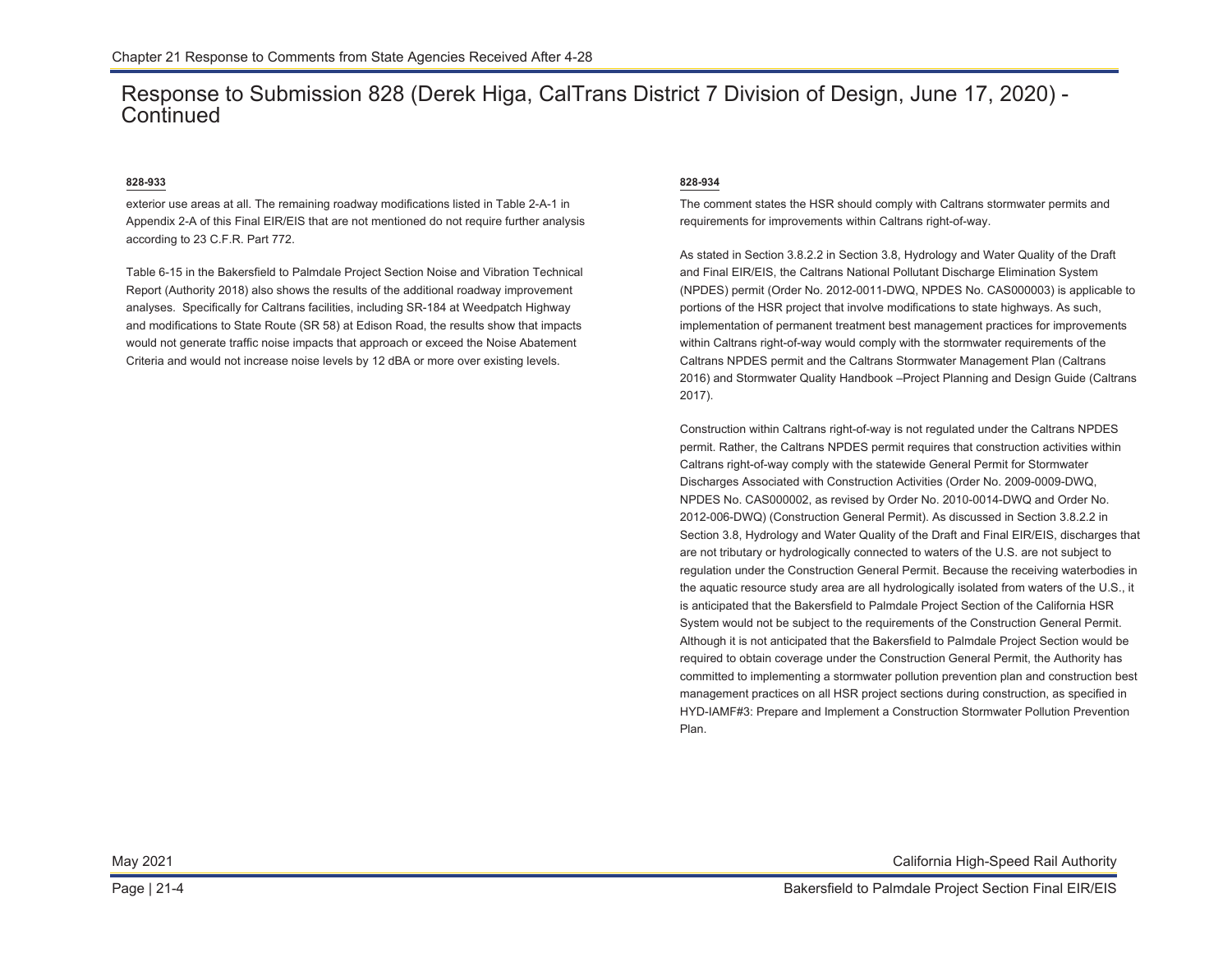

## Response to Submission 828 (Derek Higa, CalTrans District 7 Division of Design, June 17, 2020) - **Continued**

## **828-935**

The commenter requests that any impacts on Caltrans right-of-way resulting from implementation of the proposed HSR alignment not affect the owner-operator responsibilities held by Caltrans for their facilities. The commenter notes that guidelines for environmental analysis for impacts on Caltrans right-of-way can be found on the Standard Environmental Reference website. The webpage referenced by the commenter was reviewed. The Authority's Environmental Methodology Guidelines (Authority 2017 v. 5.09) are very similar to those provided on the Standard Environmental Reference website (https://dot.ca.gov/programs/environmentalanalysis/standard-environmental-reference-ser). As the design of the HSR project advances, the Authority will coordinate with Caltrans to avoid affecting Caltrans owner/operator responsibilities.

### **828-936**

The commenter notes that the alignment plans provided to Caltrans for their review included detail beyond the scope of Caltrans right-of-way, and also contained detail for areas covered by other Caltrans districts. The commenter requests that, in the future, Caltrans only be sent design information relevant to Caltrans right-of-way. The commenter suggests that this be done by including the design information in a Draft Project Report. The commenter provides a link to Caltrans' Project Development Procedures Manual. The link was reviewed; this suggestion is noted. Refer to Response to Comment 828-932, contained in this chapter, for information about the Draft Project Report.

### **828-937**

The commenter notes that the latest plans received by Caltrans are date-stamped 2017 and asks for confirmation that these plans are the most recent roadway alignments. To date, these are the most recent roadway alignments and they are included in Volume 3 of the Draft EIR/EIS.

## **828-938**

The commenter states that in May 2014, the City of Palmdale collaborated with the Authority to realign Sierra Highway to the west of the railroad tracks, and notes that the City of Palmdale wanted to avoid constraints with existing and future developments near the proposed Palmdale Station. The commenter requests that the Authority coordinate with the City of Palmdale regarding the realignment of Sierra Highway to avoid negative impacts on the city and to the project. The Authority has continued to coordinate with the City of Palmdale; coordination is up-to-date and will be ongoing throughout design phases and construction.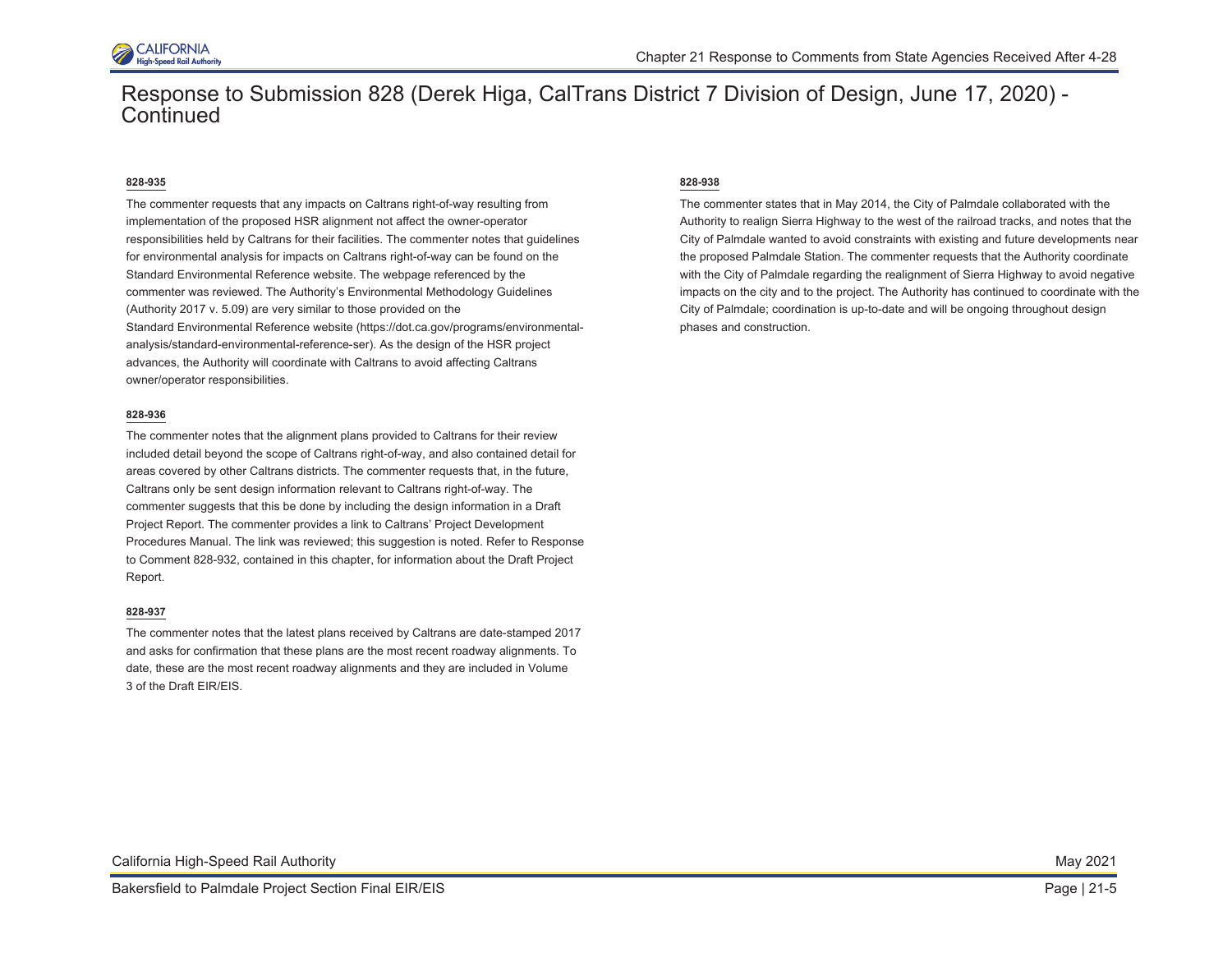# Submission 797 (Lorena Mendibles, Department of Transportation, April 30, 2020)

| Bakersfield - Palmdale - RECORD #797 DETAIL |                                                       |                | <b>DEPARTMENT OF TRANSPORTATION</b>                                                                                                                 |                                                                                                                                                                                                                                                                                                                                                                                                                                                                                                                                                                                                                                                                                                                                               |
|---------------------------------------------|-------------------------------------------------------|----------------|-----------------------------------------------------------------------------------------------------------------------------------------------------|-----------------------------------------------------------------------------------------------------------------------------------------------------------------------------------------------------------------------------------------------------------------------------------------------------------------------------------------------------------------------------------------------------------------------------------------------------------------------------------------------------------------------------------------------------------------------------------------------------------------------------------------------------------------------------------------------------------------------------------------------|
| <b>Status :</b>                             | <b>Action Pending</b>                                 |                | <b>DISTRICT 6 OFFICE</b><br>1352 WEST OLIVE AVENUE                                                                                                  |                                                                                                                                                                                                                                                                                                                                                                                                                                                                                                                                                                                                                                                                                                                                               |
| <b>Record Date:</b>                         | 5/1/2020                                              |                | P.O. BOX 12616                                                                                                                                      | <b>Making Conservation</b>                                                                                                                                                                                                                                                                                                                                                                                                                                                                                                                                                                                                                                                                                                                    |
| <b>Affiliation Type:</b>                    | State Agency                                          |                | FRESNO, CA 93778-2616                                                                                                                               | a California Way of Life                                                                                                                                                                                                                                                                                                                                                                                                                                                                                                                                                                                                                                                                                                                      |
| <b>Submission Date:</b>                     | 4/30/2020                                             |                | PHONE (559) 445-5421                                                                                                                                |                                                                                                                                                                                                                                                                                                                                                                                                                                                                                                                                                                                                                                                                                                                                               |
| Interest As :                               | <b>State Agency</b>                                   | <b>TTY 711</b> | FAX (559) 488-4088                                                                                                                                  |                                                                                                                                                                                                                                                                                                                                                                                                                                                                                                                                                                                                                                                                                                                                               |
| <b>Submission Method:</b>                   | Letter                                                |                | www.dot.ca.gov                                                                                                                                      |                                                                                                                                                                                                                                                                                                                                                                                                                                                                                                                                                                                                                                                                                                                                               |
| First Name :                                | Lorena                                                |                |                                                                                                                                                     |                                                                                                                                                                                                                                                                                                                                                                                                                                                                                                                                                                                                                                                                                                                                               |
| <b>Last Name :</b>                          | Mendibles                                             |                | April 30, 2020                                                                                                                                      |                                                                                                                                                                                                                                                                                                                                                                                                                                                                                                                                                                                                                                                                                                                                               |
| <b>Professional Title:</b>                  | Chief                                                 |                |                                                                                                                                                     |                                                                                                                                                                                                                                                                                                                                                                                                                                                                                                                                                                                                                                                                                                                                               |
| <b>Business/Organization:</b>               | Department of Transportation                          |                |                                                                                                                                                     | Draft Environmental Impact Report                                                                                                                                                                                                                                                                                                                                                                                                                                                                                                                                                                                                                                                                                                             |
| Address :                                   | 1352 West Olive Ave.                                  |                |                                                                                                                                                     | <b>Bakersfield to Palmdale Project Station</b><br>SCH #2009082062                                                                                                                                                                                                                                                                                                                                                                                                                                                                                                                                                                                                                                                                             |
| Apt./Suite No.:                             |                                                       |                |                                                                                                                                                     |                                                                                                                                                                                                                                                                                                                                                                                                                                                                                                                                                                                                                                                                                                                                               |
| City :                                      | Fresno                                                |                | Mr. Mark McLoughlin                                                                                                                                 |                                                                                                                                                                                                                                                                                                                                                                                                                                                                                                                                                                                                                                                                                                                                               |
| State :                                     | CA                                                    |                | California High-Speed Rail Authority                                                                                                                |                                                                                                                                                                                                                                                                                                                                                                                                                                                                                                                                                                                                                                                                                                                                               |
| Zip Code :                                  | 93778-2616                                            |                | 770 L Street, Suite 600                                                                                                                             |                                                                                                                                                                                                                                                                                                                                                                                                                                                                                                                                                                                                                                                                                                                                               |
| Telephone:                                  | 559-488-4088                                          |                | Sacramento, CA 95814                                                                                                                                |                                                                                                                                                                                                                                                                                                                                                                                                                                                                                                                                                                                                                                                                                                                                               |
| Email :                                     |                                                       |                |                                                                                                                                                     |                                                                                                                                                                                                                                                                                                                                                                                                                                                                                                                                                                                                                                                                                                                                               |
| Cell Phone:                                 |                                                       |                | Dear Mr. McLoughlin:                                                                                                                                |                                                                                                                                                                                                                                                                                                                                                                                                                                                                                                                                                                                                                                                                                                                                               |
| <b>Email Subscription:</b>                  |                                                       |                |                                                                                                                                                     |                                                                                                                                                                                                                                                                                                                                                                                                                                                                                                                                                                                                                                                                                                                                               |
| Add to Mailing List:                        | Yes                                                   |                | Thank you for the opportunity to review the Draft Environmental Impact Report (DEIR)                                                                |                                                                                                                                                                                                                                                                                                                                                                                                                                                                                                                                                                                                                                                                                                                                               |
| EIR/EIS Comment :                           | Yes                                                   |                | for the California High-Speed Rail (HSR)'s Bakersfield to Palmdale Project Station. The                                                             |                                                                                                                                                                                                                                                                                                                                                                                                                                                                                                                                                                                                                                                                                                                                               |
| Attachments :                               | CAHSR BAKERSFIELD TO PALMDALE D6 COMMENTS.pdf (96 kb) |                | the Kern River, in the City of Bakersfield.                                                                                                         | project is in the northwest corner of State Route (SR) 204 and Chester Avenue, south of                                                                                                                                                                                                                                                                                                                                                                                                                                                                                                                                                                                                                                                       |
|                                             |                                                       |                | Districts 7 and 9 will send separate comment letters.                                                                                               | The HSR line runs alongside SR 204, SR 58, and SR 99 towards Tehachapi and Palmdale.                                                                                                                                                                                                                                                                                                                                                                                                                                                                                                                                                                                                                                                          |
|                                             |                                                       |                | The California Department of Transportation (Caltrans) District 6 has the following<br>comments:                                                    |                                                                                                                                                                                                                                                                                                                                                                                                                                                                                                                                                                                                                                                                                                                                               |
|                                             |                                                       | 797-539        | for impacts that may occur within the State Highway System (SHS).                                                                                   | 1. The DEIR will need to identify any site-specific impacts and mitigation measures                                                                                                                                                                                                                                                                                                                                                                                                                                                                                                                                                                                                                                                           |
|                                             |                                                       | 797-540        | required prior to Caltrans' issuance of an encroachment permit.                                                                                     | 2. Based on the level of detail in the DEIR, additional environmental studies may be                                                                                                                                                                                                                                                                                                                                                                                                                                                                                                                                                                                                                                                          |
|                                             |                                                       | 797-541        | 3. An encroachment permit must be obtained for all proposed activities for<br>signed by a licensed Engineer or Architect. Engineering documents for | placement of encroachments within, under or over the State highway rights-of-<br>way. Activity and work planned in the State right-of-way shall be performed to<br>State standards and specifications, at no cost to the State. Engineering plans,<br>calculations, specifications, and reports (documents) shall be stamped and<br>encroachment permit activity and work in the State right-of-way may be<br>submitted using English Units. The Permit Department and the Environmental<br>Planning Branch will review and approve the activity and work in the State right-<br>of-way before an encroachment permit is issued. The Streets and Highways<br>Code Section 670 provides Caltrans discretionary approval authority for projects |

*"Provide a safe, sustainable, integrated and efficient transportation system to enhance California's economy and livability"*

STATE OF CALIFORNIA—CALIFORNIA STATE TRANSPORTATION AGENCY GAVIN NEWSOM, GOVERNOR IN A GAVIN NEWSOM, GOVERNOR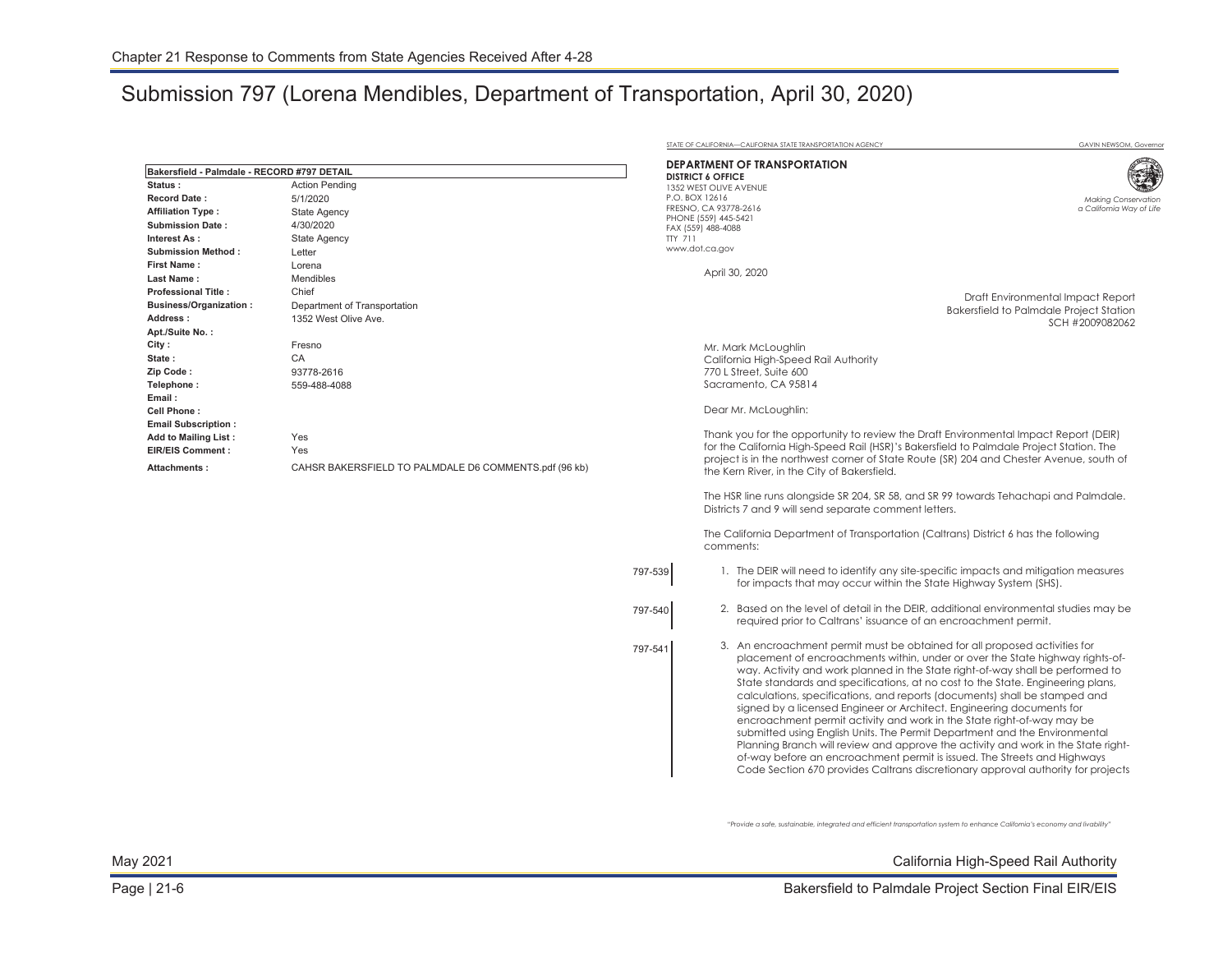

# Submission 797 (Lorena Mendibles, Department of Transportation, April 30, 2020) - Continued

|         | Page 2 | Mark McLoughlin<br>April 30, 2020                                                                                                                                                                                                                                                                                                                                                                                                                                                                                                                                                   |  |  |  |  |
|---------|--------|-------------------------------------------------------------------------------------------------------------------------------------------------------------------------------------------------------------------------------------------------------------------------------------------------------------------------------------------------------------------------------------------------------------------------------------------------------------------------------------------------------------------------------------------------------------------------------------|--|--|--|--|
| 797-541 |        | that encroach on the State Highway System. Encroachment permits will be<br>issued in accordance with Streets and Highway Codes, Section 671.5, "Time<br>Limitations." Encroachment permits do not run with the land. A change of<br>ownership requires a new permit application. Only the legal property owner or<br>his/her authorized agent can pursue obtaining an encroachment permit. Please<br>call the Caltrans Encroachment Permit Office - District 6: 1352 W. Olive, Fresno,<br>CA 93778, at (559) 488-4058.                                                              |  |  |  |  |
| 797-542 |        | 4. The F Street Station, as well as the new SR 204 / F Street interchange, will need to<br>be analyzed by the DEIR.                                                                                                                                                                                                                                                                                                                                                                                                                                                                 |  |  |  |  |
| 797-543 |        | 5. A Traffic Study is needed to assess the impacts to SR 58. The study should include<br>20-year design life scenarios after completed construction of the interchanges.                                                                                                                                                                                                                                                                                                                                                                                                            |  |  |  |  |
|         |        | 6. The Traffic Study should also include recommendations on the type of<br>interchanges that will accommodate the 20-year design life.                                                                                                                                                                                                                                                                                                                                                                                                                                              |  |  |  |  |
| 797-544 |        | 7. Starting on Page 3.2 to 3.22, a range of Average Annual Daily Trips (AADT) is<br>listed for each SR described to be within the project's vicinity. District 6 requests<br>clarification on where these numbers were derived from the Transportation<br>Concept Reports (TCR), as most of the TCR data are in excess of more than 5<br>years old.                                                                                                                                                                                                                                 |  |  |  |  |
| 797-545 |        | 8. District 6 also requests clarification on whether there was consideration on the<br>impacts from HSR regarding goods movement transportation.                                                                                                                                                                                                                                                                                                                                                                                                                                    |  |  |  |  |
| 797-546 |        | 9. It is recommended the High-Speed Rail Authority consider leasing out the<br>tracking rights during off-peak hours for the movement of freight. This would<br>reduce some of the rail-freight congestion over the Tehachapi Mountains. If<br>freight on high speed rail was moved during non-peak hours, the impact of the<br>current saturation rail freight movement over the Tehachapi Mountains would be<br>relieved for possible conventional rail passenger traffic. Also, truck traffic over<br>the Tehachapi Mountains and the Grapevine Passes would be greatly reduced. |  |  |  |  |
|         |        | If you have any further questions, contact Scott Lau at (559) 445-5763 or<br>scott.lau@dot.ca.gov.                                                                                                                                                                                                                                                                                                                                                                                                                                                                                  |  |  |  |  |
|         |        | Sincerely,                                                                                                                                                                                                                                                                                                                                                                                                                                                                                                                                                                          |  |  |  |  |
|         |        | <b>ORIGINAL SIGNED BY LORENA MENDIBLES</b>                                                                                                                                                                                                                                                                                                                                                                                                                                                                                                                                          |  |  |  |  |
|         |        | <b>LORENA MENDIBLES, Chief</b><br>Transportation Planning - South                                                                                                                                                                                                                                                                                                                                                                                                                                                                                                                   |  |  |  |  |

*"Provide a safe, sustainable, integrated and efficient transportation system to enhance California's economy and livability"*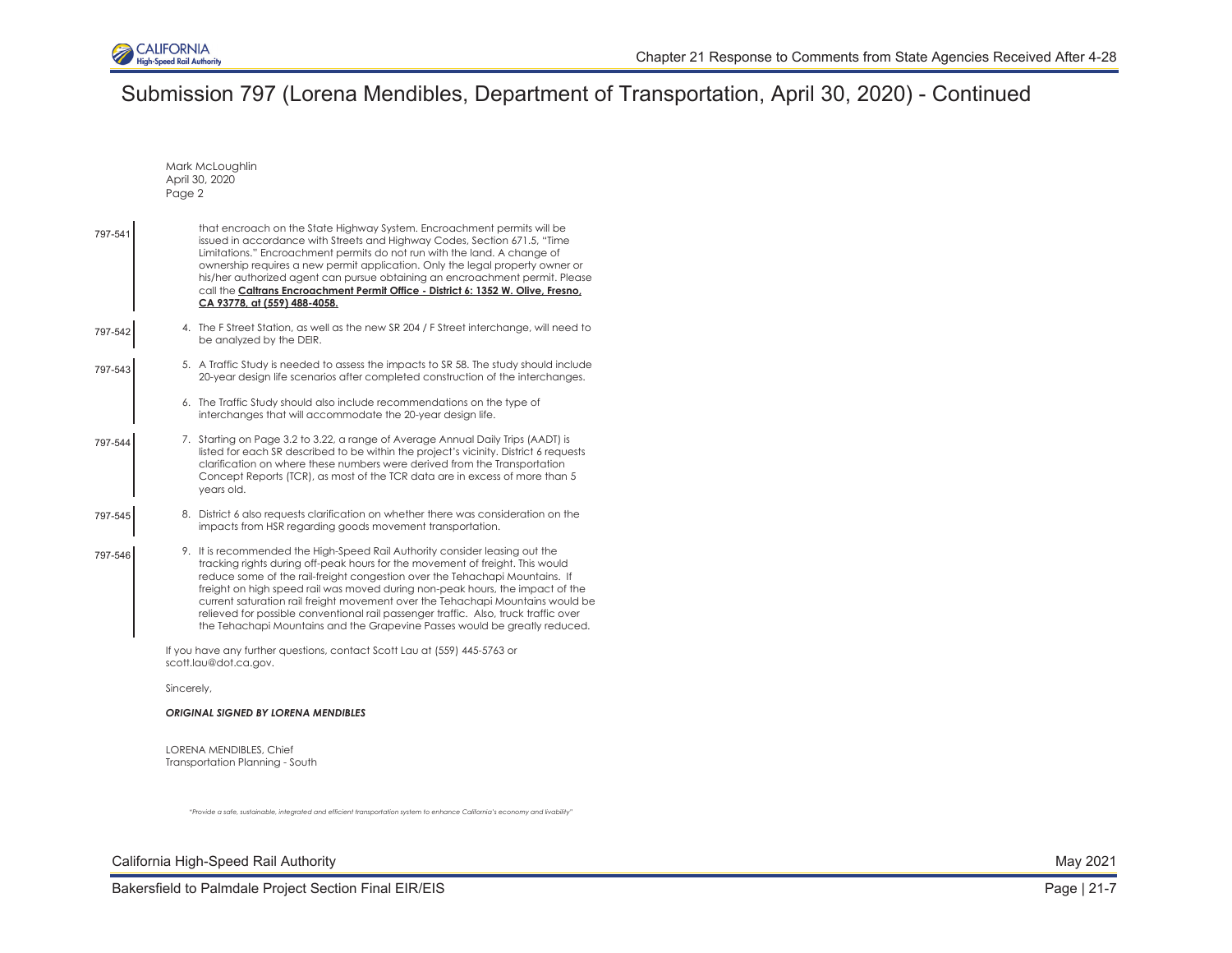# Response to Submission 797 (Lorena Mendibles, Department of Transportation, April 30, 2020)

## **797-539**

The commenter requests that the analysis identify impacts to the State Highway System and appropriate mitigation measures. Caltrans facilities within the Transportation resource study area (defined in Section 3.2.4.1) include SR 58, SR 184, SR 223, SR 202, SR 14, SR 138, and U.S. Route 395. An operations analysis of these Caltrans facilities was conducted according to the methodology set forth in the Guide for the Preparation of Traffic Impact Studies (Caltrans 2002). Additionally, determination for the need to signalize currently unsignalized intersections was conducted according to the methodology set forth in the California Manual on Uniform Traffic Control Devices (Caltrans 2014a). The traffic analysis summarized in Impact TR #6 in Section 3.2.6.3 in Section 3.2, Transportation, in the Draft EIR/EIS and this Final EIR/EIS includes an evaluation of impacts and identification of mitigation measures for Caltrans facilities. Because California Environmental Quality Act (CEQA) Guidelines section 15064.3 states that automobile delay is not a significant environmental impact, however, the impact is not identified as significant under CEQA.

### **797-540**

The commenter states that further environmental studies may need to be conducted prior to issuance of an encroachment permit for Caltrans right of way. The Authority respectfully disagrees with this comment. The Draft EIR/EIS provides sufficient detail in the description of the alternatives in Chapter 2, and in the environmental analysis in Chapter 3, to fully disclose the environmental impacts of the alternatives. The Authority will continue to work closely with Caltrans as a CEQA responsible agency to attain approval and permitting of any aspects of the HSR project over which Caltrans holds jurisdiction.

## **797-541**

The commenter notes that an encroachment permit is needed for any proposed activities within state right-of-way and provides contact information. Chapter 2, Section 2.9, identifies Caltrans as a responsible agency under CEQA and notes that encroachment permits from Caltrans are anticipated. The Authority will continue to work closely with Caltrans as a CEQA responsible agency to attain approval and permitting of any aspects of the HSR project over which Caltrans holds jurisdiction.

## **797-542**

The commenter states that the F Street Station, including the SR 204/F Street interchange, must be analyzed by the Bakersfield to Palmdale Project Section EIR/EIS. The F Street Station and the SR 204/F Street interchange were analyzed in the Fresno to Bakersfield Section Supplemental EIR/EIS and approved by the Authority as the CEQA lead agency in October 2018 and by the Authority as the NEPA lead agency in October 2019. That analysis is incorporated by reference and is not repeated in this Final EIR/EIS.

## **797-543**

The Transportation Technical Report and the Transportation Technical Report Supplement (Authority 2018b and 2019) provide extensive analysis of SR 58 for several scenarios, including a future horizon scenario of 2040. For most of the length of SR 58, the project has no effect on this roadway facility as it runs parallel to SR 58 or passes over SR 58 along a grade separation provided by the project. However, the project proposes to relocate a portion of SR 58 east of Bakersfield, including the interchanges of SR 58 with South Edison Road, Comanche Road, and Towerline Road. A detailed traffic analysis of these interchanges was conducted. This analysis, which is documented in the Transportation Technical Report, indicated that the existing interchange type and traffic controls will provide level of service D or better traffic conditions for the Horizon Year of 2040. The project will also affect SR 58 during the construction phase, when SR 58 from Broome Road to E Tehachapi Boulevard will be used as a haul route. Table B-2 in the Transportation Technical Report Supplement indicates that SR 58 is expected to operate at level of service A in the AM and PM peak hours with the addition of construction trucks. Refer to Impact TR #1 and TR #2 in Section 3.2.6.3 of the Final EIR/EIS for a discussion of circulation and roadway impacts during construction. Refer to Impact TR #6 in Section 3.2.6.3 of this Final EIR/EIS for a discussion of circulation and roadway impacts during operation.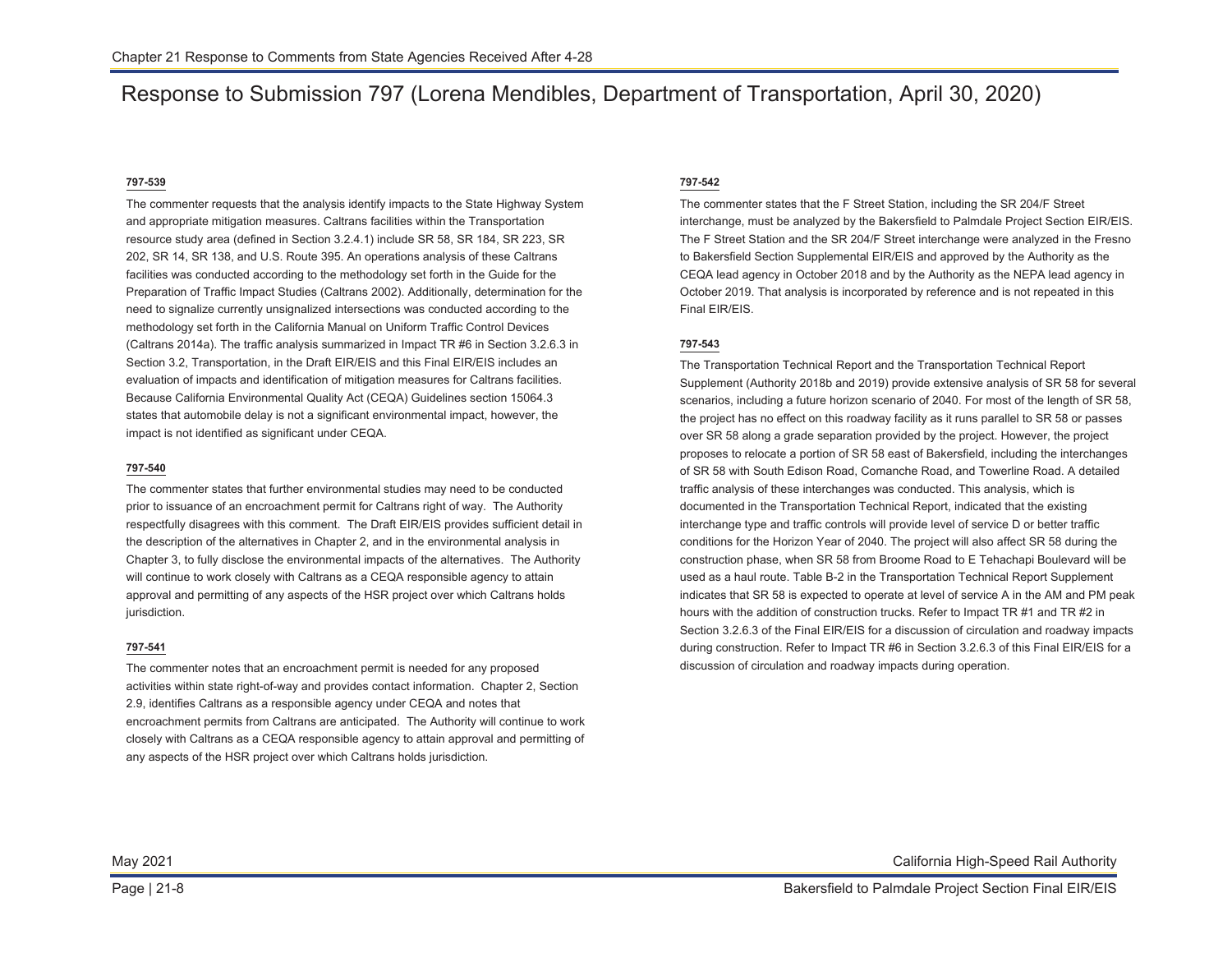

## Response to Submission 797 (Lorena Mendibles, Department of Transportation, April 30, 2020) - **Continued**

## **797-544**

Traffic data for state highways was obtained from the Caltrans Traffic Census Program data for 2014 (accessed on April 11, 2016; Caltrans 2014b). It was used to describe base year traffic conditions for 2016. The general trend of traffic patterns in the study area between 2014 and 2016 was moderate growth in traffic. The traffic analysis for future scenarios (beyond 2016) was conducted using the Kern Council of Governments and Southern California Association of Governments regional travel demand models and these models have incorporated projected growth in traffic levels in the study area.

## **797-545**

Information on goods movement is provided in Section 3.2, Transportation, of this Final EIR/EIS. Section 3.2.5.2 contains a section about existing truck routes. In addition, Section 3.2.5.5 provides information on existing statewide rail transportation and Section 3.2.10 provides information on existing freight rail service. Impacts of the Preferred Alternative on trucks hauling goods were analyzed as part of the operational analysis of roadways in Section 3.2.6.3 of the Draft EIR/EIS and this Final EIR/EIS.

## **797-546**

The commenter suggests leasing track rights for freight during off-peak periods to relieve existing freight movement capacity constraints on traditional freight rail lines and highways. The suggested approach seeks to relieve an existing capacity problem not caused by the HSR project and it is not necessary to address an adverse impact not caused by the B-P Build Alternatives. The purpose of the HSR system in the Bakersfield to Palmdale Project Section is to serve as a dedicated passenger rail network that will connect communities, eliminate existing passenger rail gaps, and decrease passenger rail demand on existing shared passenger and freight rail lines. Leasing rail lines to freight in off-peak hours would require tie-ins to existing freight and passenger rail lines that do not exist within the design or footprint of the project.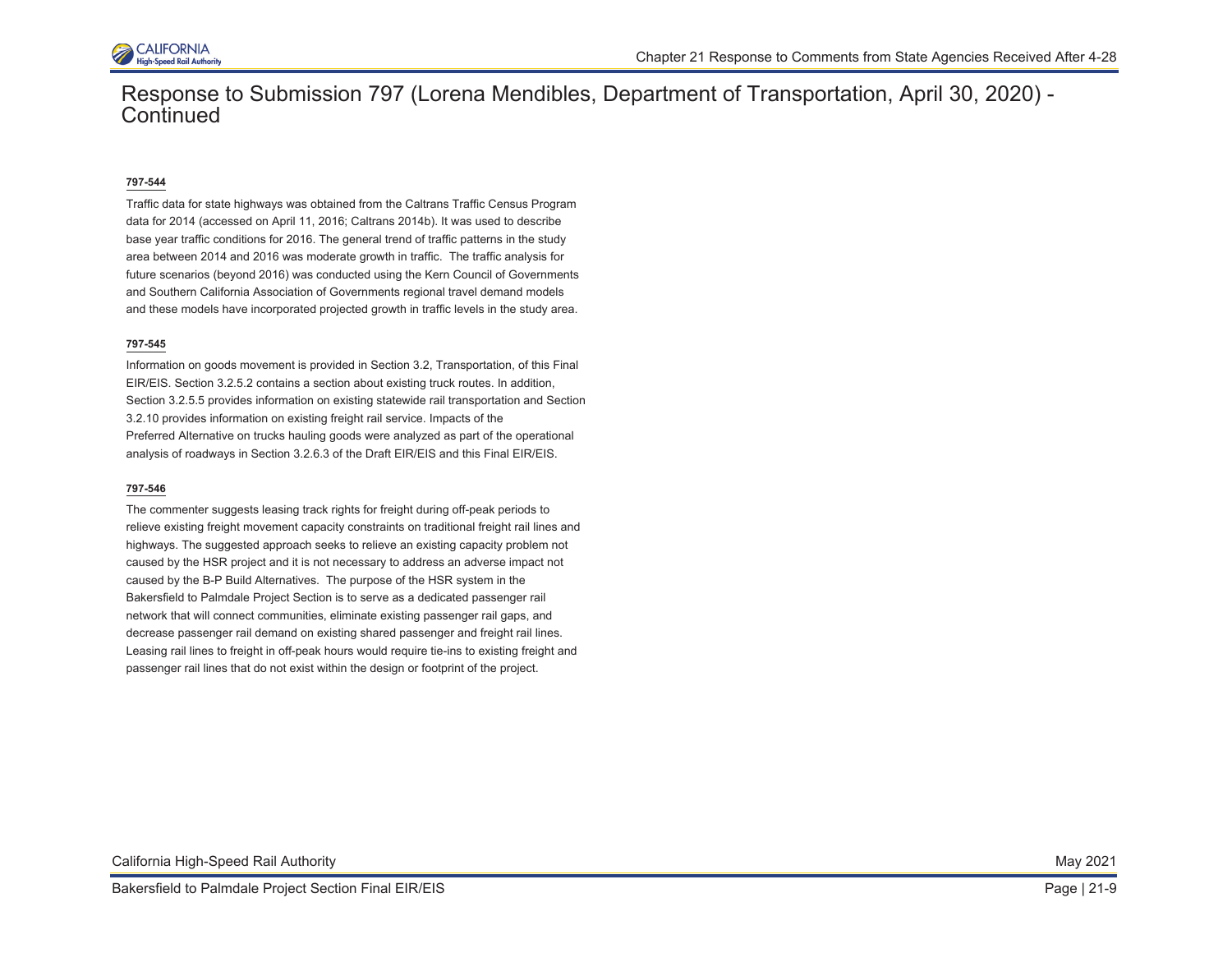|                                                                                                                                                      |                                                                                                                                                                                                                                                                         |         | State of California - Natural Resources Agency<br><b>GAVIN NEWSOM, Governor</b><br>DEPARTMENT OF FISH AND WILDLIFE<br><b>CHARLTON H. BONHAM, Director</b>                                                                                                                                                                                                                                                                                                                                                                                                                               |
|------------------------------------------------------------------------------------------------------------------------------------------------------|-------------------------------------------------------------------------------------------------------------------------------------------------------------------------------------------------------------------------------------------------------------------------|---------|-----------------------------------------------------------------------------------------------------------------------------------------------------------------------------------------------------------------------------------------------------------------------------------------------------------------------------------------------------------------------------------------------------------------------------------------------------------------------------------------------------------------------------------------------------------------------------------------|
| Bakersfield - Palmdale - RECORD #840 DETAIL<br>Status:<br><b>Record Date:</b><br><b>Affiliation Type:</b><br><b>Submission Date:</b><br>Interest As: | No Action Required<br>9/2/2020<br><b>State Agency</b><br>8/25/2020<br><b>State Agency</b>                                                                                                                                                                               |         | Central Region<br>1234 East Shaw Avenue<br>Fresno, California 93710<br>(559) 243-4005<br>www.wildlife.ca.gov                                                                                                                                                                                                                                                                                                                                                                                                                                                                            |
| <b>Submission Method:</b><br><b>First Name:</b><br>Last Name:<br><b>Professional Title:</b>                                                          | Letter<br>Julie<br>Vance<br>Regional Manager                                                                                                                                                                                                                            |         | August 25, 2020                                                                                                                                                                                                                                                                                                                                                                                                                                                                                                                                                                         |
| <b>Business/Organization:</b><br>Address:<br>Apt./Suite No.:<br>City :<br>State:<br>Zip Code:<br>Telephone:<br>Email:<br>Cell Phone:                 | Department of Fish and Wildlife (Central Region)<br>1234 East Shaw Avenue<br>Fresno<br>CA<br>93710<br>(559) 243-4005<br>Primavera.Parker@wildlife.ca.gov<br>Yes<br>No<br>840 CADFW letter 082520 Original.pdf (401 kb)<br>840 CADFW letter 082520 Original.pdf (206 kb) |         | Mark McLoughlin<br>Director of Environmental Services<br>California High-Speed Rail Authority<br>770 L Street, Suite 620 MS1<br>Sacramento, California 95814<br>Subject: Supplemental Comments on Appendix 3.7-B: Potential Additional<br>Section 1600 Resources Memorandum (Appendix 3.7-B) for California<br>High-Speed Rail Project, Bakersfield to Palmdale Section (Project) Draft                                                                                                                                                                                                 |
| <b>Email Subscription:</b><br>Add to Mailing List:<br><b>EIR/EIS Comment:</b>                                                                        |                                                                                                                                                                                                                                                                         | 840-950 | Environmental Impact Report/Environmental Impact Study (DEIR/EIS<br>SCH No. 2009082062<br>Dear Mr. McLoughlin:                                                                                                                                                                                                                                                                                                                                                                                                                                                                          |
| Attachments:                                                                                                                                         |                                                                                                                                                                                                                                                                         |         | The California Department of Fish and Wildlife (CDFW) received an email on July 23,<br>2020 from the High-Speed Rail Authority (Authority) regarding the above-referenced<br>Project giving CDFW an opportunity to review and comment on Appendix 3.7-B. CDFW<br>responded on July 24, 2020 informing the Authority that Appendix 3.7-B was reviewed<br>by CDFW and considered during the DEIR/EIS comment period and provided<br>comments were generalized in the April 28, 2020 comment letter.<br>This letter provides additional CDFW comments and is supplemental to the April 28, |
|                                                                                                                                                      |                                                                                                                                                                                                                                                                         |         | 2020 DEIR/EIS comment letter conveyed to the Authority. These comments do not<br>change or alter the previous comments provided.                                                                                                                                                                                                                                                                                                                                                                                                                                                        |
|                                                                                                                                                      |                                                                                                                                                                                                                                                                         |         | CDFW has previously commented on applicability of Fish and Game Code Section<br>1600 et seg. during environmental consultation for the Bakersfield to Palmdale Section<br>including:                                                                                                                                                                                                                                                                                                                                                                                                    |
|                                                                                                                                                      |                                                                                                                                                                                                                                                                         |         | Biological Aguatic Resource Technical Report (BARTR) workshop for the<br>Bakersfield to Palmdale Section March 2, 2017.                                                                                                                                                                                                                                                                                                                                                                                                                                                                 |
|                                                                                                                                                      |                                                                                                                                                                                                                                                                         |         | CDFW provided draft meeting minutes on March 29, 2017 in response to the<br>March 2, 2017 BARTR workshop.                                                                                                                                                                                                                                                                                                                                                                                                                                                                               |
|                                                                                                                                                      |                                                                                                                                                                                                                                                                         |         | • Section 1600 Workshop for the Bakersfield to Palmdale Section on April 4, 2017.                                                                                                                                                                                                                                                                                                                                                                                                                                                                                                       |
|                                                                                                                                                      |                                                                                                                                                                                                                                                                         |         |                                                                                                                                                                                                                                                                                                                                                                                                                                                                                                                                                                                         |

DocuSign Envelope ID: EEBBDE8C-60E0-4ODD-9A3D-9B5063DB3BDB

Conserving California's Wildlife Since 1870

California High-Speed Rail Authority

May 2021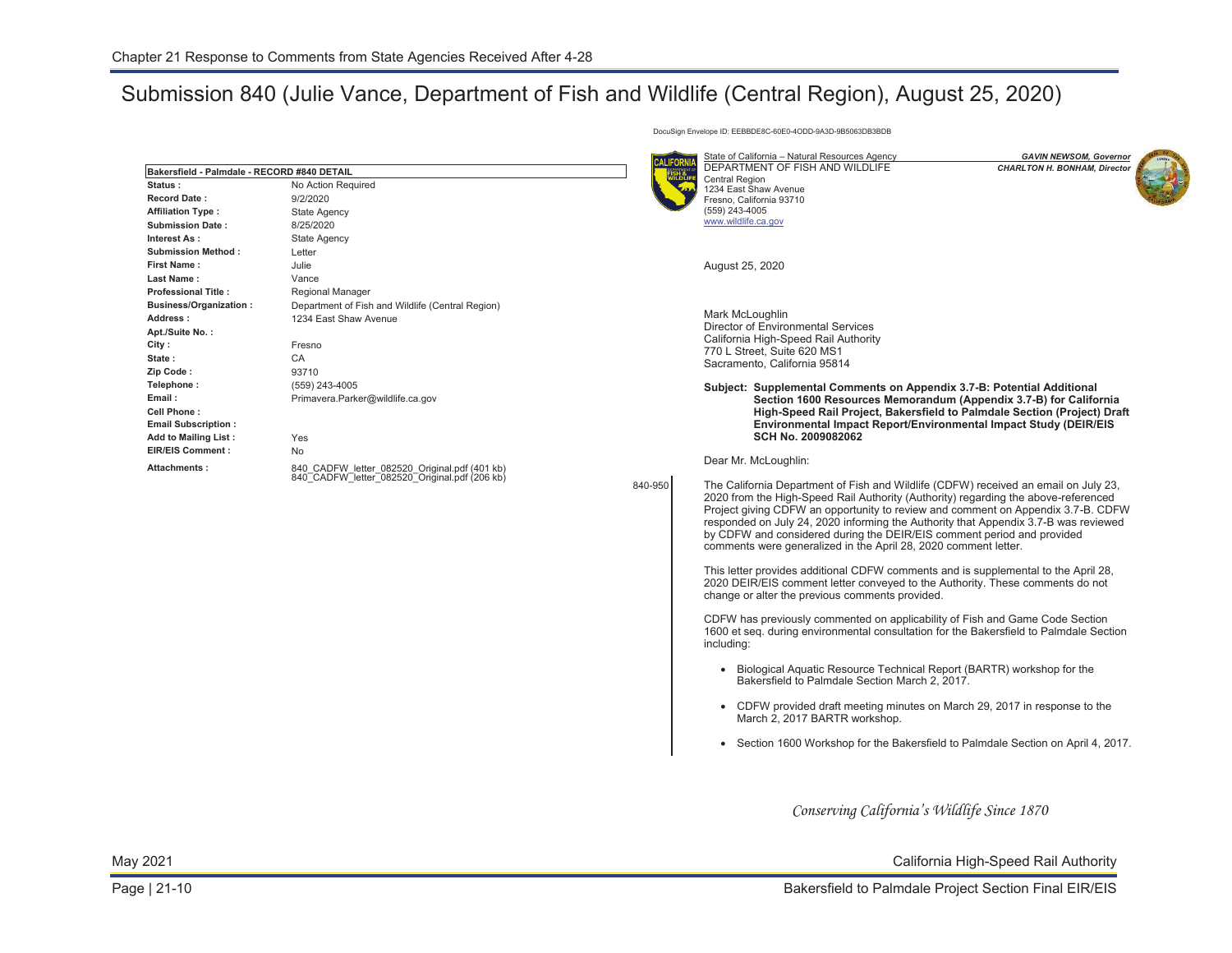

840-950

## Submission 840 (Julie Vance, Department of Fish and Wildlife (Central Region), August 25, 2020) - Continued

DocuSign Envelope ID: EEBBDE8C-60E0-4ODD-9A3D-9B5063DB3BDB

Mark McLoughlin California High Speed Rail Authority August 25, 2020 Page 2

- Administrative Draft EIR/EIS for the Bakersfield to Palmdale Section on November 18, 2019.
	- Draft EIR/EIS for the Bakersfield to Palmdale Section on April 28, 2020.

#### **COMMENTS AND RECOMMENDATIONS**

840-951 CDFW offers the following comments and recommendations to assist the Authority in adequately identifying and/or mitigating the Project's significant, or potentially significant, direct, and indirect impacts on fish and wildlife (biological) resources. Editorial comments or other suggestions may also be included to improve the document. CDFW has made comments regarding applicability of Fish and Game Code Section 1600 et seq. since 2017 and predominately those comments remain unchanged but have not been fully addressed by the Authority, i.e. response to March 2, 2017 draft meeting minutes.

#### **Appendix 3.7-B (Potential Additional Section 1600 Resources Memorandum)**

#### **Comment 1: General Comment**

840-952 It should be noted that Appendix 3.7-B of the DEIR/EIS is not a Memorandum of Understanding between the Authority and CDFW. CDFW has not signed or agreed to this memorandum with the Authority. CDFW has provided mapping, consulted on the scope of the Project's Section 1600 et seq. jurisdictional area via meetings, workshops, and provided comments on the Administrative and DEIR/EIS for the Project.

#### **Comment 2: General Comment**

- 840-953 Appendix 3.7-B on page 6 indicates that "potential seasonal wetlands are not expected to be under CDFW jurisdiction." As previous CDFW comments have indicated, hydrology in Antelope Valley is primarily that of a flashy ecosystem made up of ephemeral, seasonal streams and associated riparian resources which are vital sensitive habitats. Seasonal wetlands are likely to be underestimated by the current delineation process applied in the DEIR/EIS. CDFW recommends a reevaluation and a conservative approach to estimating Project impacts to these areas.
- 840-954 Appendix 3.7-B on page 7 indicates that "no additional claypan areas were mapped during this evaluation." As previous CDFW comments have indicated, claypans are vital sensitive habitats that are likely to be underestimated by the current delineation process applied in the DEIR/EIS.

**Comment 3: General Comment** 

DocuSign Envelope ID: EEBBDE8C-60E0-4ODD-9A3D-9B5063DB3BDB

- Mark McLoughlin California High Speed Rail Authority August 25, 2020 Page 3
- 840-955 The BARTR is referred to throughout Appendix 3.7-B. CDFW provided comments in the DEIR/EIS pertaining to the BARTR. These comments are applicable to Appendix 3.7-B.

#### **Biological Aquatic Resources Technical Report Comments and Recommendations**

840-956 CDFW offers the following comments and recommendations on the BARTR prepared to evaluate the biological resources present in or potentially impacted by the Bakersfield to Palmdale Section of the Project cited in the Draft EIR/EIS.

#### **General BARTR Comments:**

840-957 The updated Redacted Revised Draft Final BARTR - November 2018. Pages 6-3 through 6-21 appear to be missing. The DEIR/EIS does not contain the suggested

840-958 840-959 updated hydrology reports to reflect wet conditions resulting from the 2017 rainy season and does not contain updated vegetation surveys to better capture on-site vegetation resulting from the 2017 rainy season. The DEIR/EIS fails to utilize a range of estimates for acreage impacts to allow for variability in conditions associated with various water year types and has limited accuracy due to incomplete survey data.

840-960 Based on a comparison of the BARTR Aquatic Resources Delineation and other data sources, it appears that many features which have been mapped in several state and federal data sets are not included in the BARTR, including riverine, freshwater pond and lake resources. As a result, the current delineation mapping likely underestimates the level of direct/indirect impacts to Section 1600 et seq. jurisdictional features. In addition, CDFW recommends that the impact analysis also evaluate the direct and cumulative impact of isolating streams/watercourses, specifically impacts to upper and lower reaches of features which then can affect hydrological functions and values of an entire stream section or watershed area.

#### **Comment 4: Introduction Page 1**

840-961 840-962 The introduction of Appendix 3.7-B states, "On March 20 and 21, 2017, CDFW provided the Authority various datasets that included mapped features identifying areas where CDFW believed potential additional resources were located, and CDFW was therefore recommending further field evaluation of those areas." CDFW still recommends that there be a field evaluation of those areas. The footnote #2 on page 1 states the following, "The Authority believes that it has properly and adequately mapped the extent of CFG Code Section 1600 resources as reported in its BARTR and Aquatic Resources Delineation Report (ARDR). Likewise, the Authority believes that it has properly mapped the extent of all other aquatic resources, including state waters, as those areas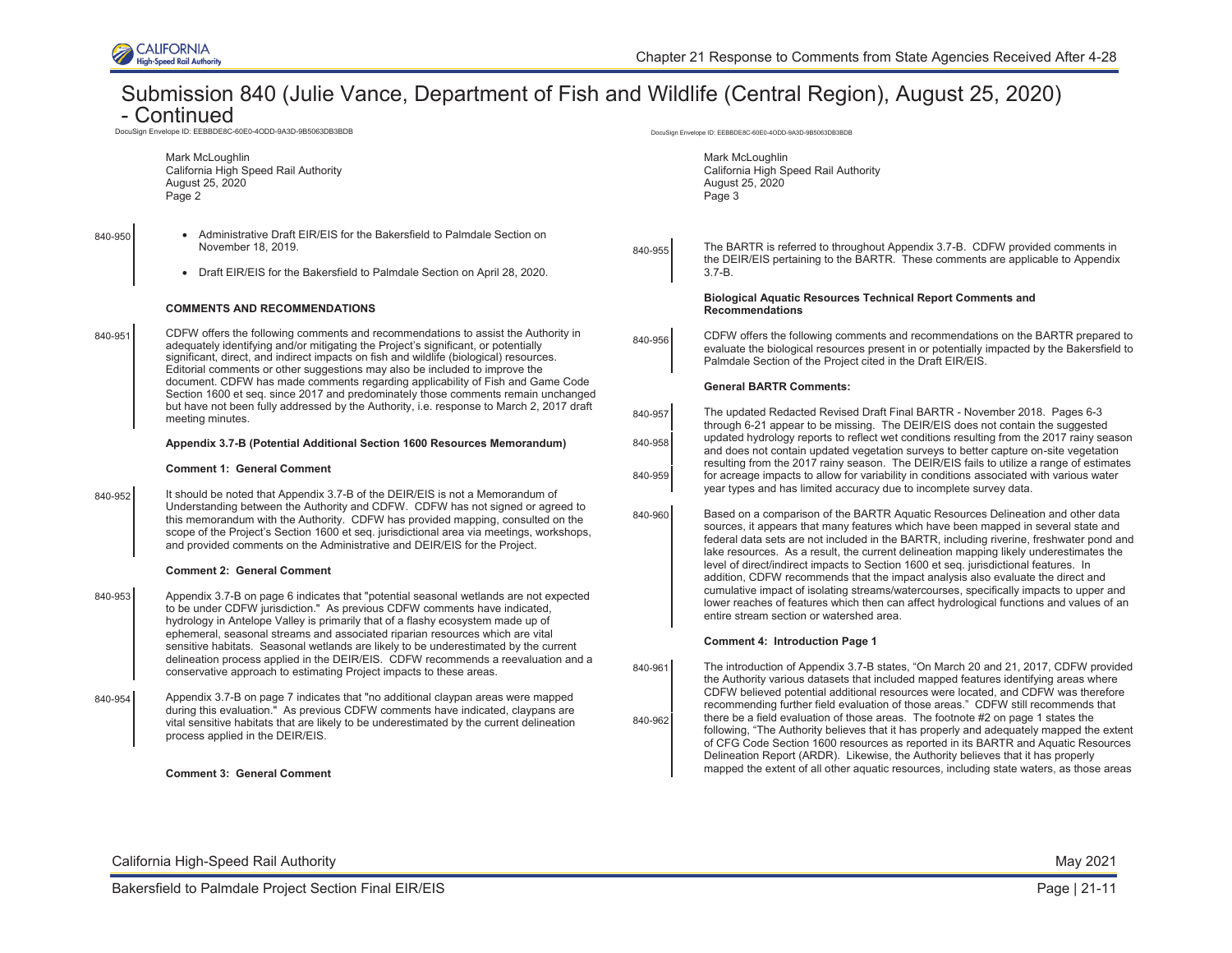DocuSign Envelope ID: EEBBDE8C-60E0-4ODD-9A3D-9B5063DB3BDB

Mark McLoughlin California High Speed Rail Authority August 25, 2020 Page 4

are depicted in the BARTR and ARDR". CDFW does not find that the full extent of CDFW jurisdiction has been captured in Appendix 3.7-B. 840-962

#### **Comment 5: Introduction Page 1**

 $840-963$  "As part of the original work in preparing the BARTR, field delineations were conducted in the Aquatic Resource Study Area (ARSA) for all parcels where permission to enter had been granted. As permission to enter agreements are not currently in place for large areas of the ARSA, it was not feasible to conduct additional field delineations upon receiving CDFWs comments." Appendix 3.7-B indicates that field evaluations have not been conducted and permission to enter agreements have been obtained for the Project. CDFW still recommends that field evaluations be conducted.

#### **Comment 6: Regulatory Summary Page 3**

840-964 This section states, "Although CDFW has not published an official definition of state lakes or streambeds beyond that contained in the CFG Code Section 1600 et seq., state jurisdiction generally includes the streambed/lakebed and bank, together with the adjacent riparian vegetation where present." CDFW acknowledges it has not published an official definition, however, please reference the Editorial Comments and/or Suggestion of this letter (below) which provides a suggested definition.

#### **Comment 7: 3.2.2 Authority Mapping Overview Page 4**

840-965 This section of Appendix 3.7-B asserts the following statements: "During the April 4, 2017 workshop, CDFW indicated that because they had limited site access, they relied on aerial imagery and used a worst-case scenario approach in their mapping to identify potential additional areas under their jurisdiction. However, the additional areas that CDFW has indicated may potentially be within their jurisdiction are beyond what the Authority understands to be specified and covered in the CFG Code, and is not consistent with the Authority's delineation experts' permitting experience for other projects in this region that CDFW has permitted (or not required permits for)."

> "The Authority mapped features through an objective and repeatable process that relied on evidence of a bed and bank, signs of directional flow, and associated riparian vegetation. Delineation experts used information gathered during windshield surveys and on-the-ground field work to understand and identify the signature of aquatic features on aerial imagery to map jurisdictional areas where access was not granted."

> CDFW continues to advise that field evaluation be conducted of the Project once project right-of-way is secured by the Authority. CDFW is concerned that the current lack of current, site-specific information necessary to accurately quantify the extent of impacts to CDFW jurisdictional areas will affect the accuracy of a Notification for a Lake and Streambed Alteration Agreement.

DocuSign Envelope ID: EEBBDE8C-60E0-4ODD-9A3D-9B5063DB3BDB

Mark McLoughlin California High Speed Rail Authority August 25, 2020 Page 5

#### **Comment 8: Results Pages 8-12**

840-966 The results section of Appendix 3.7-B references two tables: Table 4-1 Authority-Mapped 1600 Resources and Additional Mapped Areas Based on CDFW Methodology in the ARSA and Table 4-2. These tables indicate the calculated permanent and temporary impacted Section 1600 et seq. resources, however these are underestimated amounts of temporary and permanent impacts. As stated in the comment letter provided for the DEIR/EIS, there may need to be additional mapping of streambed resources when notifying for a Lake and Streambed Alteration Agreement and the methods reported in the DEIR/EIS likely underestimates impacts to streambed resources and therefore should not be used to estimate mitigation requirements, unless the upper end of the impact range is used. The Authority's estimates of Lake and Streambed resources appear fractional to what CDFW estimates. Because of this discrepancy and the highly variable nature of hydrology in the region, we suggest that a range be used instead of a single estimate.

#### **II. Editorial Comments and/or Suggestions**

- 840-967 **Lake and Streambed Alteration:** Project-related activities have the potential to substantially change the bed, bank, and channel of wetlands and waterways on site, which are subject to CDFW's regulatory authority pursuant Fish and Game Code section 1600 et seq., therefore, notification is warranted. Fish and Game Code section 1602 requires an entity to notify CDFW prior to commencing any activity that may (a) substantially divert or obstruct the natural flow of any river, stream, or lake; (b) substantially change or use any material from the bed, bank, or channel of any river, stream, or lake (including the removal of riparian vegetation): (c) deposit debris, waste or other materials that could pass into any river, stream, or lake. "Any river, stream, or lake" includes those that are episodic, ephemeral, or intermittent as well as those that are perennial. This includes ephemeral streams, desert washes, and watercourses with subsurface flow. It may also apply to work undertaken within the floodplain of a body of water
- 840-968 As also indicated in Appendix 3.7-B, it appears that desert washes, episodic features and claypan/pooled areas have been underrepresented in the aquatic delineation. CDFW recommends that additional delineation work (aerial interpretation, field surveys, imagery processing) be conducted to provide a more accurate representation of baseline aquatic resources and more robust impact analysis. CDFW recommends including an updated inventory of aquatic features, analysis of upstream/downstream impacts and isolation, and hydrologic connectively between aquatic features and project features to maintain hydrology with and adjacent to the Project footprint.
- 840-969 CDFW finds that the definition provided in the DEIR/EIS (Appendix 3.7-B) does not encompass all streams that may be impacted within the Project footprint; therefore,

California High-Speed Rail Authority

May 2021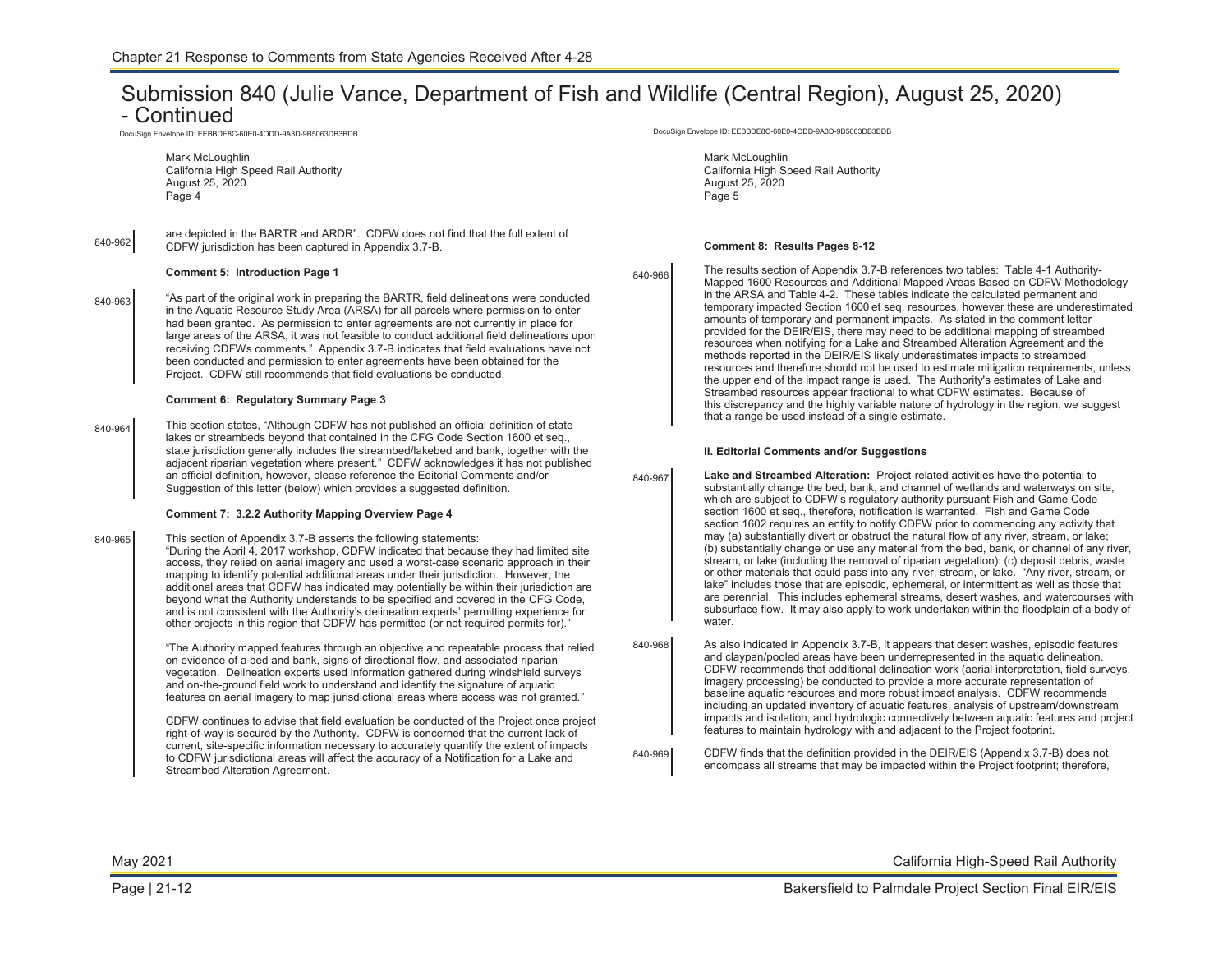

DocuSign Envelope ID: EEBBDE8C-60E0-4ODD-9A3D-9B5063DB3BD

| Mark McLoughlin                      |
|--------------------------------------|
| California High Speed Rail Authority |
| August 25, 2020                      |
| Page 6                               |

CDFW advises the definition of stream in the DEIR/EIS be modified to incorporate sufficient parameters which will capture all features subject to Section 1600 et seq. jurisdiction. As currently analyzed in the DEIR/EIS, CDFW has concerns that stream acreage and biological resources are vastly under-estimated. CDFW is required to comply with CEQA in the issuance of a Lake or Streambed Alteration Agreement (Agreement); therefore, if the CEQA document approved for the Project does not adequately describe the Project and its impacts, a subsequent CEQA analysis may be necessary for Agreement issuance, which could pose significant issues and possible delays for permit issuance. For this reason, CDFW recommends being conservative with respect to CEQA analysis for impacts subject to CDFW jurisdiction. 840-969

 $840-970$  Finally, to minimize impacts to areas subject to CDFW jurisdiction and to maintain hydrological function upstream/downstream of the proposed alignment, CDFW recommends that constructed structures which allow movement of water from rainfall events and other hydrologic sources from one side of the alignment to the other be incorporated into the Project design, as opposed to designing a non-permeable alignment which fragments or blocks hydrologic features that convey flows during or immediately following precipitation events. These structures can be a combination of culverts and bridges based on the extent of the hydrological features, and in some cases extension of viaducts currently proposed. In addition, the structures intended to allow hydrologic continuity should also be designed to accommodate wildlife passage where possible.

 $840-971$  CDFW appreciates the opportunity to provide additional comments and recommendations regarding those activities involved in the Project that may affect California fish and wildlife regarding Appendix 3.7-B: Potential Additional Section 1600 Resources Memorandum of the DEIR/EIS. CDFW would like to request the shapefiles/kmz files that the Authority created after the March and April 2017 meeting/workshops. These files can be sent to CDFW's Region 4 and Region 5 to confirm that the recommended adjustments were made after the 2017 CDFW consultation with the Authority.

> If you have any questions, please contact Ms. Primavera Parker, Senior Environmental Scientist (Specialist), at the address provided on this letterhead, by e-mail at [Primavera.Parker@wildlife.ca.gov.](mailto:Primavera.Parker@wildlife.ca.gov)

Sincerely,

DocuSianed by

Julie Vance Julie A. Vance

Regional Manager

Attachment

DocuSign Envelope ID: EEBBDE8C-60E0-4ODD-9A3D-9B5063DB3BDB

Mark McLoughlin California High Speed Rail Authority August 25, 2020 Page 7

ec: Office of Planning and Research State Clearinghouse [\(state.clearinghouse@opr.ca.gov\)](mailto:state.clearinghouse@opr.ca.gov)

> Nina Bicknese [\(Nina\\_Bicknese@fws.gov\)](mailto:Nina_Bicknese@fws.gov) United States Fish and Wildlife Service

Jessica Nadolski [\(Jessica.Nadolski@waterboards.ca.gov\)](mailto:Jessica.Nadolski@waterboards.ca.gov) Cliff Harvey [\(Clifford.Harvey@waterboards.ca.gov\)](mailto:Clifford.Harvey@waterboards.ca.gov) State Water Resources Control Board

Zachary Fancher ([Zachary.J.Fancher@usace.army.mil\)](mailto:Zachary.J.Fancher@usace.army.mil) Zachary Simmons [\(zachary.m.simmons@usace.army.mil\)](mailto:zachary.m.simmons@usace.army.mil) United States Army Corps of Engineers

Matt Scroggins [\(Matt.Scroggins@waterboards.ca.gov\)](mailto:Matt.Scroggins@waterboards.ca.gov) Debra Mahnke [\(Debra.Mahnke@waterboards.ca.gov\)](mailto:Debra.Mahnke@waterboards.ca.gov) Central Valley Regional Water Quality Control Board

CDFW Region 4: Ferranti, Tomlinson, Parker CDFW Region 5: Wilson-Olgin, R. Rodriguez, Valand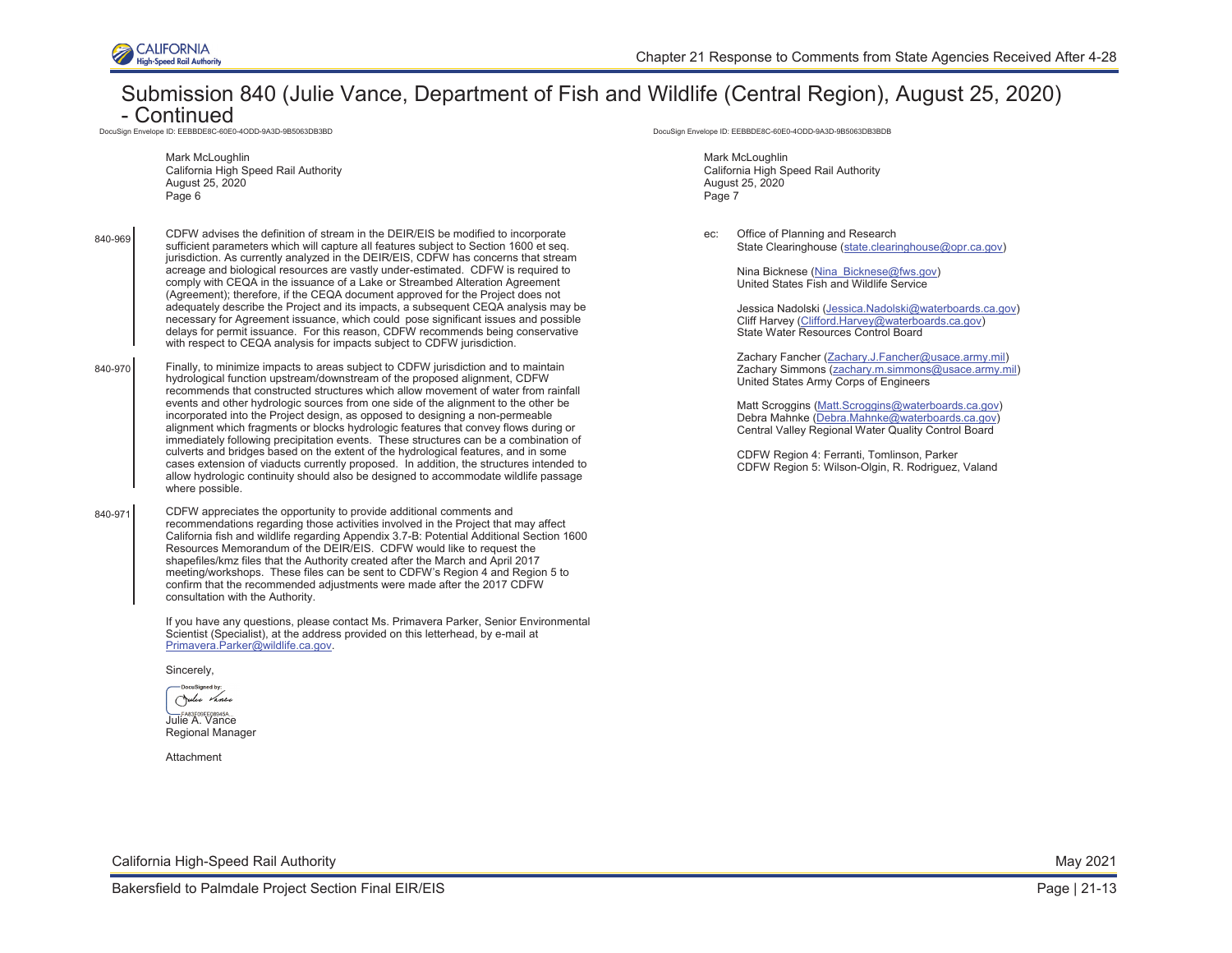DocuSign Envelope ID: EEBBDE8C-60E0-4ODD-9A3D-9B5063DB3BDB



State of California – Natural Resources Agency *GAVIN NEWSOM, Governor* DEPARTMENT OF FISH AND WILDLIFE Central Region

1234 East Shaw Avenue Fresno, California 93710 (559) 243-4005 [www.wildlife.ca.gov](http://www.wildlife.ca.gov) 



August 25, 2020

Mark McLoughlin Director of Environmental Services California High-Speed Rail Authority 770 L Street, Suite 620 MS1 Sacramento, California 95814

**Subject: Supplemental Comments on Appendix 3.7-B: Potential Additional Section 1600 Resources Memorandum (Appendix 3.7-B) for California High-Speed Rail Project, Bakersfield to Palmdale Section (Project) Draft Environmental Impact Report/Environmental Impact Study (DEIR/EIS SCH No. 2009082062** 

Dear Mr. McLoughlin:

The California Department of Fish and Wildlife (CDFW) received an email on July 23, 2020 from the High-Speed Rail Authority (Authority) regarding the above-referenced Project giving CDFW an opportunity to review and comment on Appendix 3.7-B. CDFW responded on July 24, 2020 informing the Authority that Appendix 3.7-B was reviewed by CDFW and considered during the DEIR/EIS comment period and provided comments were generalized in the April 28, 2020 comment letter.

This letter provides additional CDFW comments and is supplemental to the April 28, 2020 DEIR/EIS comment letter conveyed to the Authority. These comments do not change or alter the previous comments provided.

CDFW has previously commented on applicability of Fish and Game Code Section 1600 et seq. during environmental consultation for the Bakersfield to Palmdale Section including:

- Biological Aquatic Resource Technical Report (BARTR) workshop for the Bakersfield to Palmdale Section March 2, 2017.
- CDFW provided draft meeting minutes on March 29, 2017 in response to the March 2, 2017 BARTR workshop.
- Section 1600 Workshop for the Bakersfield to Palmdale Section on April 4, 2017.

DocuSign Envelope ID: EEBBDE8C-60E0-4ODD-9A3D-9B5063DB3BDB

Mark McLoughlin California High Speed Rail Authority August 25, 2020 Page 2

- Administrative Draft EIR/EIS for the Bakersfield to Palmdale Section on November 18, 2019.
- Draft EIR/EIS for the Bakersfield to Palmdale Section on April 28, 2020.

### **COMMENTS AND RECOMMENDATIONS**

CDFW offers the following comments and recommendations to assist the Authority in adequately identifying and/or mitigating the Project's significant, or potentially significant, direct, and indirect impacts on fish and wildlife (biological) resources. Editorial comments or other suggestions may also be included to improve the document. CDFW has made comments regarding applicability of Fish and Game Code Section 1600 et seq. since 2017 and predominately those comments remain unchanged but have not been fully addressed by the Authority, i.e. response to March 2, 2017 draft meeting minutes.

#### **Appendix 3.7-B (Potential Additional Section 1600 Resources Memorandum)**

#### **Comment 1: General Comment**

It should be noted that Appendix 3.7-B of the DEIR/EIS is not a Memorandum of Understanding between the Authority and CDFW. CDFW has not signed or agreed to this memorandum with the Authority. CDFW has provided mapping, consulted on the scope of the Project's Section 1600 et seq. jurisdictional area via meetings, workshops, and provided comments on the Administrative and DEIR/EIS for the Project.

#### **Comment 2: General Comment**

Appendix 3.7-B on page 6 indicates that "potential seasonal wetlands are not expected to be under CDFW jurisdiction." As previous CDFW comments have indicated, hydrology in Antelope Valley is primarily that of a flashy ecosystem made up of ephemeral, seasonal streams and associated riparian resources which are vital sensitive habitats. Seasonal wetlands are likely to be underestimated by the current delineation process applied in the DEIR/EIS. CDFW recommends a reevaluation and a conservative approach to estimating Project impacts to these areas.

Appendix 3.7-B on page 7 indicates that "no additional claypan areas were mapped during this evaluation." As previous CDFW comments have indicated, claypans are vital sensitive habitats that are likely to be underestimated by the current delineation process applied in the DEIR/EIS.

**Comment 3: General Comment** 

Conserving California's Wildlife Since 1870

California High-Speed Rail Authority

May 2021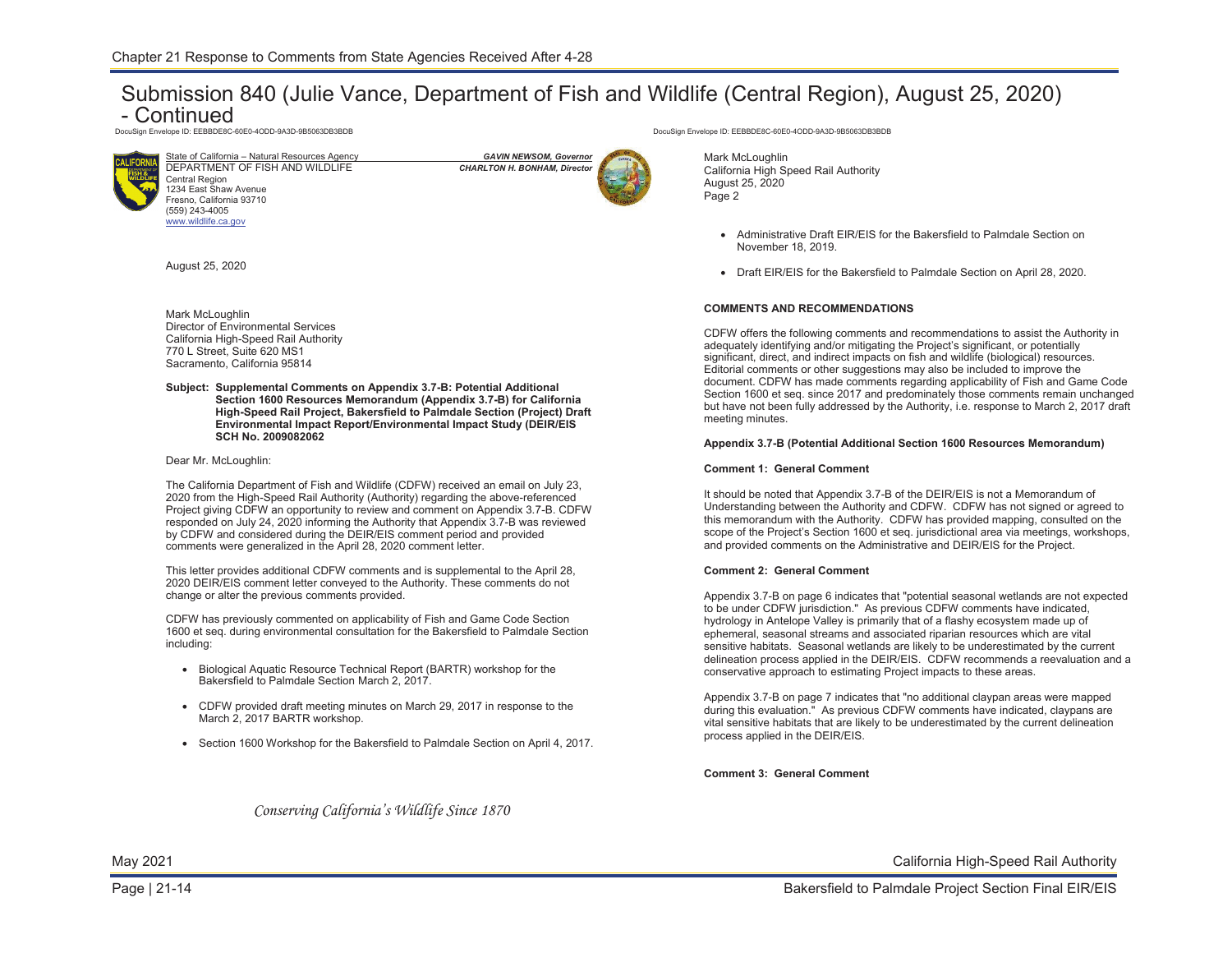

DocuSign Envelope ID: EEBBDE8C-60E0-4ODD-9A3D-9B5063DB3BDB

Mark McLoughlin California High Speed Rail Authority August 25, 2020 Page 3

The BARTR is referred to throughout Appendix 3.7-B. CDFW provided comments in the DEIR/EIS pertaining to the BARTR. These comments are applicable to Appendix 3.7-B.

#### **Biological Aquatic Resources Technical Report Comments and Recommendations**

CDFW offers the following comments and recommendations on the BARTR prepared to evaluate the biological resources present in or potentially impacted by the Bakersfield to Palmdale Section of the Project cited in the Draft EIR/EIS.

#### **General BARTR Comments:**

The updated Redacted Revised Draft Final BARTR - November 2018. Pages 6-3 through 6-21 appear to be missing. The DEIR/EIS does not contain the suggested updated hydrology reports to reflect wet conditions resulting from the 2017 rainy season and does not contain updated vegetation surveys to better capture on-site vegetation resulting from the 2017 rainy season. The DEIR/EIS fails to utilize a range of estimates for acreage impacts to allow for variability in conditions associated with various water year types and has limited accuracy due to incomplete survey data.

Based on a comparison of the BARTR Aquatic Resources Delineation and other data sources, it appears that many features which have been mapped in several state and federal data sets are not included in the BARTR, including riverine, freshwater pond and lake resources. As a result, the current delineation mapping likely underestimates the level of direct/indirect impacts to Section 1600 et seq. jurisdictional features. In addition, CDFW recommends that the impact analysis also evaluate the direct and cumulative impact of isolating streams/watercourses, specifically impacts to upper and lower reaches of features which then can affect hydrological functions and values of an entire stream section or watershed area.

#### **Comment 4: Introduction Page 1**

The introduction of Appendix 3.7-B states, "On March 20 and 21, 2017, CDFW provided the Authority various datasets that included mapped features identifying areas where CDFW believed potential additional resources were located, and CDFW was therefore recommending further field evaluation of those areas." CDFW still recommends that there be a field evaluation of those areas. The footnote #2 on page 1 states the following, "The Authority believes that it has properly and adequately mapped the extent of CFG Code Section 1600 resources as reported in its BARTR and Aquatic Resources Delineation Report (ARDR). Likewise, the Authority believes that it has properly mapped the extent of all other aquatic resources, including state waters, as those areas

DocuSign Envelope ID: EEBBDE8C-60E0-4ODD-9A3D-9B5063DB3BDB

Mark McLoughlin California High Speed Rail Authority August 25, 2020 Page 4

are depicted in the BARTR and ARDR". CDFW does not find that the full extent of CDFW jurisdiction has been captured in Appendix 3.7-B.

#### **Comment 5: Introduction Page 1**

"As part of the original work in preparing the BARTR, field delineations were conducted in the Aquatic Resource Study Area (ARSA) for all parcels where permission to enter had been granted. As permission to enter agreements are not currently in place for large areas of the ARSA, it was not feasible to conduct additional field delineations upon receiving CDFWs comments." Appendix 3.7-B indicates that field evaluations have not been conducted and permission to enter agreements have been obtained for the Project. CDFW still recommends that field evaluations be conducted.

#### **Comment 6: Regulatory Summary Page 3**

This section states, "Although CDFW has not published an official definition of state lakes or streambeds beyond that contained in the CFG Code Section 1600 et seq., state jurisdiction generally includes the streambed/lakebed and bank, together with the adjacent riparian vegetation where present." CDFW acknowledges it has not published an official definition, however, please reference the Editorial Comments and/or Suggestion of this letter (below) which provides a suggested definition.

#### **Comment 7: 3.2.2 Authority Mapping Overview Page 4**

This section of Appendix 3.7-B asserts the following statements: "During the April 4, 2017 workshop, CDFW indicated that because they had limited site access, they relied on aerial imagery and used a worst-case scenario approach in their mapping to identify potential additional areas under their jurisdiction. However, the additional areas that CDFW has indicated may potentially be within their jurisdiction are beyond what the Authority understands to be specified and covered in the CFG Code, and is not consistent with the Authority's delineation experts' permitting experience for other projects in this region that CDFW has permitted (or not required permits for)."

"The Authority mapped features through an objective and repeatable process that relied on evidence of a bed and bank, signs of directional flow, and associated riparian vegetation. Delineation experts used information gathered during windshield surveys and on-the-ground field work to understand and identify the signature of aquatic features on aerial imagery to map jurisdictional areas where access was not granted."

CDFW continues to advise that field evaluation be conducted of the Project once project right-of-way is secured by the Authority. CDFW is concerned that the current lack of current, site-specific information necessary to accurately quantify the extent of impacts to CDFW jurisdictional areas will affect the accuracy of a Notification for a Lake and Streambed Alteration Agreement.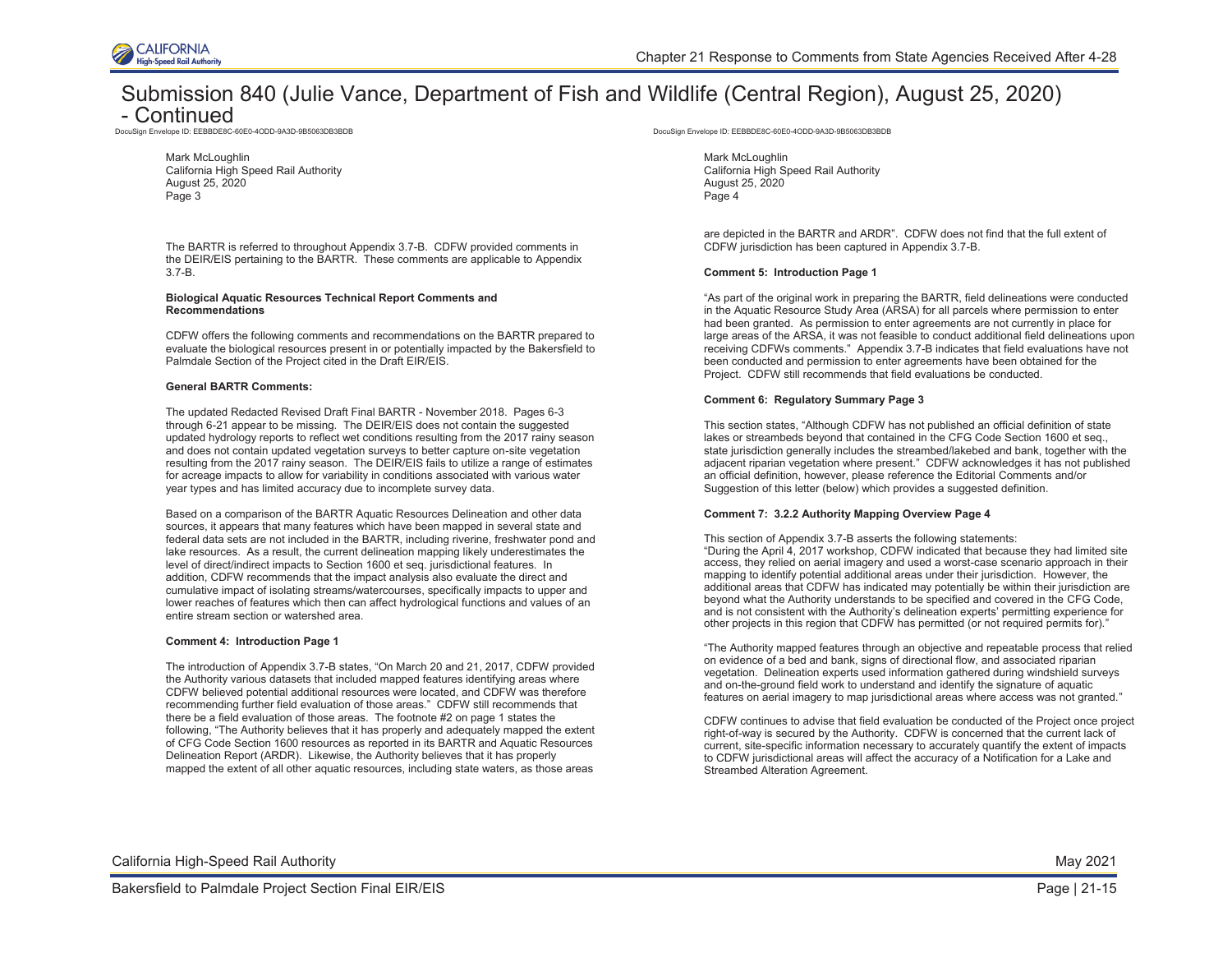DocuSign Envelope ID: EEBBDE8C-60E0-4ODD-9A3D-9B5063DB3BDB

Mark McLoughlin California High Speed Rail Authority August 25, 2020 Page 5

#### **Comment 8: Results Pages 8-12**

The results section of Appendix 3.7-B references two tables: Table 4-1 Authority-Mapped 1600 Resources and Additional Mapped Areas Based on CDFW Methodology in the ARSA and Table 4-2. These tables indicate the calculated permanent and temporary impacted Section 1600 et seq. resources, however these are underestimated amounts of temporary and permanent impacts. As stated in the comment letter provided for the DEIR/EIS, there may need to be additional mapping of streambed resources when notifying for a Lake and Streambed Alteration Agreement and the methods reported in the DEIR/EIS likely underestimates impacts to streambed resources and therefore should not be used to estimate mitigation requirements, unless the upper end of the impact range is used. The Authority's estimates of Lake and Streambed resources appear fractional to what CDFW estimates. Because of this discrepancy and the highly variable nature of hydrology in the region, we suggest that a range be used instead of a single estimate.

#### **II. Editorial Comments and/or Suggestions**

**Lake and Streambed Alteration:** Project-related activities have the potential to substantially change the bed, bank, and channel of wetlands and waterways on site, which are subject to CDFW's regulatory authority pursuant Fish and Game Code section 1600 et seq., therefore, notification is warranted. Fish and Game Code section 1602 requires an entity to notify CDFW prior to commencing any activity that may (a) substantially divert or obstruct the natural flow of any river, stream, or lake; (b) substantially change or use any material from the bed, bank, or channel of any river, stream, or lake (including the removal of riparian vegetation): (c) deposit debris, waste or other materials that could pass into any river, stream, or lake. "Any river, stream, or lake" includes those that are episodic, ephemeral, or intermittent as well as those that are perennial. This includes ephemeral streams, desert washes, and watercourses with subsurface flow. It may also apply to work undertaken within the floodplain of a body of water

As also indicated in Appendix 3.7-B, it appears that desert washes, episodic features and claypan/pooled areas have been underrepresented in the aquatic delineation. CDFW recommends that additional delineation work (aerial interpretation, field surveys, imagery processing) be conducted to provide a more accurate representation of baseline aquatic resources and more robust impact analysis. CDFW recommends including an updated inventory of aquatic features, analysis of upstream/downstream impacts and isolation, and hydrologic connectively between aquatic features and project features to maintain hydrology with and adjacent to the Project footprint.

CDFW finds that the definition provided in the DEIR/EIS (Appendix 3.7-B) does not encompass all streams that may be impacted within the Project footprint; therefore, DocuSign Envelope ID: EEBBDE8C-60E0-4ODD-9A3D-9B5063DB3BDB

Mark McLoughlin California High Speed Rail Authority August 25, 2020 Page 6

CDFW advises the definition of stream in the DEIR/EIS be modified to incorporate sufficient parameters which will capture all features subject to Section 1600 et seq. jurisdiction. As currently analyzed in the DEIR/EIS, CDFW has concerns that stream acreage and biological resources are vastly under-estimated. CDFW is required to comply with CEQA in the issuance of a Lake or Streambed Alteration Agreement (Agreement); therefore, if the CEQA document approved for the Project does not adequately describe the Project and its impacts, a subsequent CEQA analysis may be necessary for Agreement issuance, which could pose significant issues and possible delays for permit issuance. For this reason, CDFW recommends being conservative with respect to CEQA analysis for impacts subject to CDFW jurisdiction.

Finally, to minimize impacts to areas subject to CDFW jurisdiction and to maintain hydrological function upstream/downstream of the proposed alignment, CDFW recommends that constructed structures which allow movement of water from rainfall events and other hydrologic sources from one side of the alignment to the other be incorporated into the Project design, as opposed to designing a non-permeable alignment which fragments or blocks hydrologic features that convey flows during or immediately following precipitation events. These structures can be a combination of culverts and bridges based on the extent of the hydrological features, and in some cases extension of viaducts currently proposed. In addition, the structures intended to allow hydrologic continuity should also be designed to accommodate wildlife passage where possible.

CDFW appreciates the opportunity to provide additional comments and recommendations regarding those activities involved in the Project that may affect California fish and wildlife regarding Appendix 3.7-B: Potential Additional Section 1600 Resources Memorandum of the DEIR/EIS. CDFW would like to request the shapefiles/kmz files that the Authority created after the March and April 2017 meeting/workshops. These files can be sent to CDFW's Region 4 and Region 5 to confirm that the recommended adjustments were made after the 2017 CDFW consultation with the Authority.

If you have any questions, please contact Ms. Primavera Parker, Senior Environmental Scientist (Specialist), at the address provided on this letterhead, by e-mail at [Primavera.Parker@wildlife.ca.gov.](mailto:Primavera.Parker@wildlife.ca.gov)

Sincerely, DocuSigned by Julie Vance Julie A. Vance Regional Manager

Attachment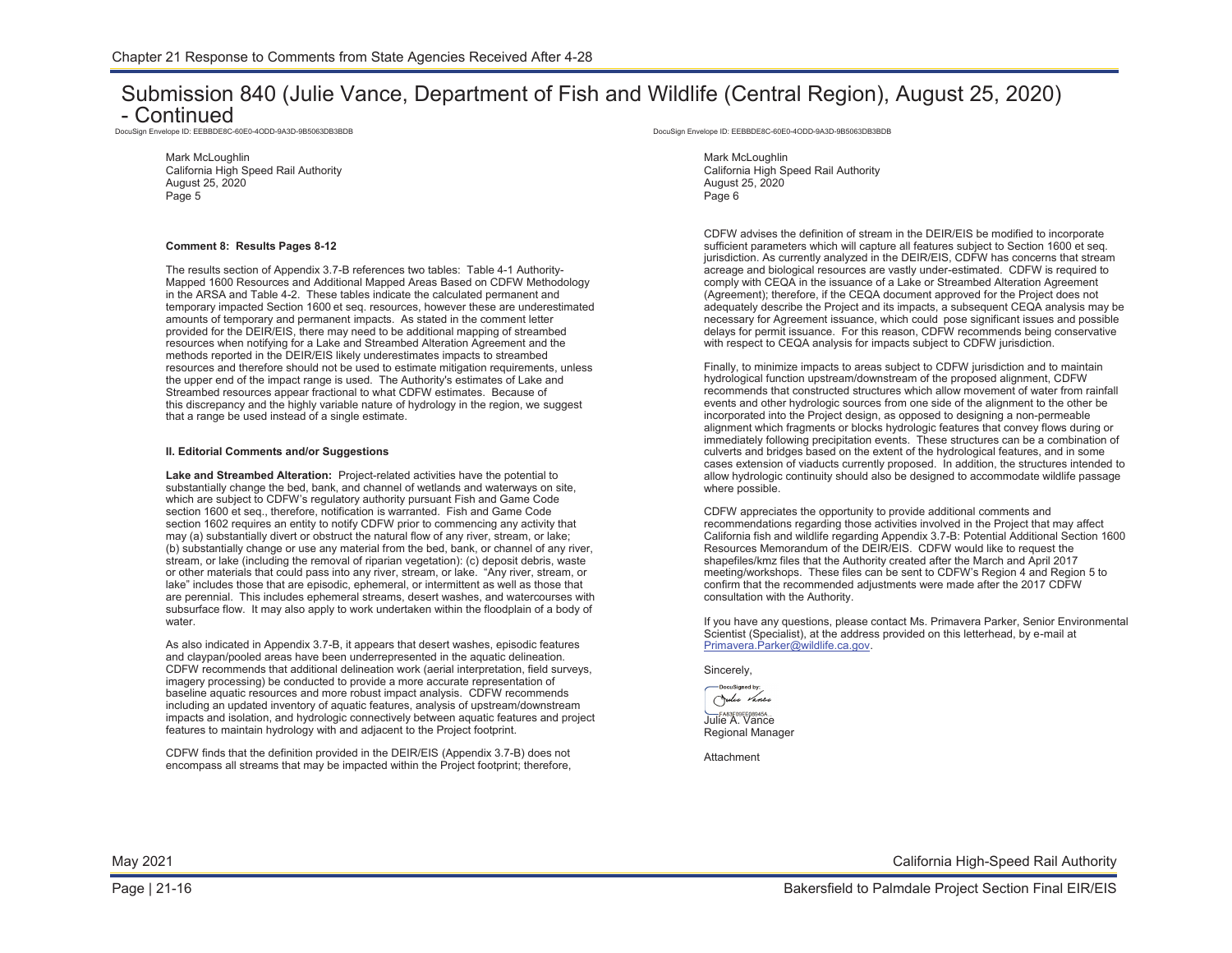

DocuSign Envelope ID: EEBBDE8C-60E0-4ODD-9A3D-9B5063DB3BDB

Mark McLoughlin California High Speed Rail Authority August 25, 2020 Page 7

ec: Office of Planning and Research State Clearinghouse [\(state.clearinghouse@opr.ca.gov\)](mailto:state.clearinghouse@opr.ca.gov)

> Nina Bicknese [\(Nina\\_Bicknese@fws.gov\)](mailto:Nina_Bicknese@fws.gov) United States Fish and Wildlife Service

Jessica Nadolski [\(Jessica.Nadolski@waterboards.ca.gov\)](mailto:Jessica.Nadolski@waterboards.ca.gov) Cliff Harvey [\(Clifford.Harvey@waterboards.ca.gov\)](mailto:Clifford.Harvey@waterboards.ca.gov) State Water Resources Control Board

Zachary Fancher [\(Zachary.J.Fancher@usace.army.mil\)](mailto:Zachary.J.Fancher@usace.army.mil) Zachary Simmons [\(zachary.m.simmons@usace.army.mil\)](mailto:zachary.m.simmons@usace.army.mil) United States Army Corps of Engineers

Matt Scroggins [\(Matt.Scroggins@waterboards.ca.gov\)](mailto:Matt.Scroggins@waterboards.ca.gov) Debra Mahnke [\(Debra.Mahnke@waterboards.ca.gov\)](mailto:Debra.Mahnke@waterboards.ca.gov) Central Valley Regional Water Quality Control Board

CDFW Region 4: Ferranti, Tomlinson, Parker CDFW Region 5: Wilson-Olgin, R. Rodriguez, Valand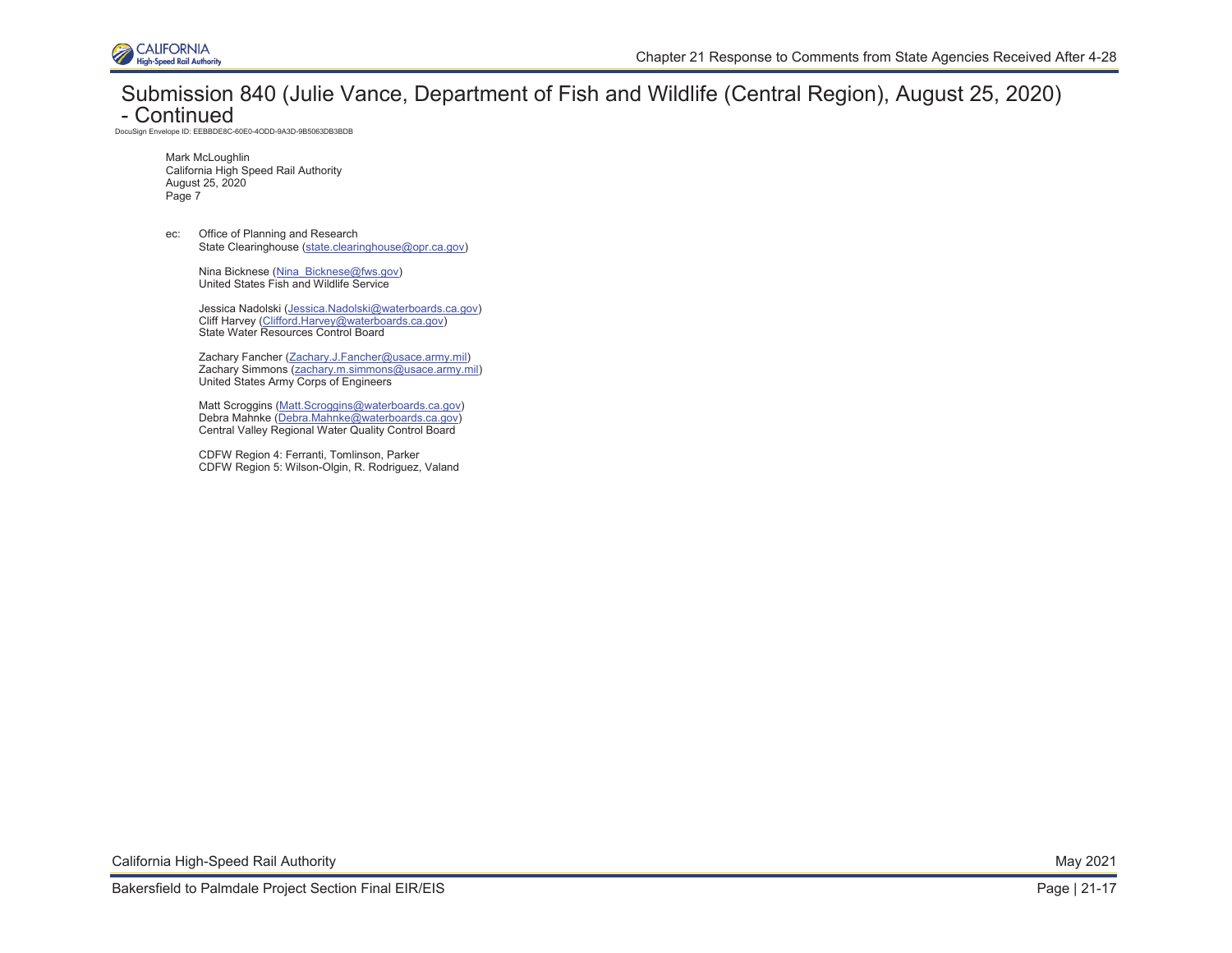## **840-950**

The commenter states CDFW reviewed and considered Appendix 3.7-B, Additional Potential Section 1600 Resources Memorandum, during the agency's review of the Draft EIR/EIS and that the Authority provided a follow-up opportunity for CDFW to provide additional comments on Appendix 3.7-B on July 23, 2020. The Authority appreciates the collaboration and comments provided by CDFW throughout the EIR/EIS consultation process. The Authority contacted CDFW in July 2020 because the agency's April 28, 2020 comments suggested additional delineation work (aerial interpretation, field surveys, imagery processing) but did not identify any specific inadequacies in the conservative delineation work the Authority had already completed to estimate additional potential Section 1600 resources, as described and included in the EIR/EIS in Section 3.7.5.8, Aquatic and California Fish and Game Code Section 1600 et seq. Resources, and in Appendix 3.7-B.

The Authority believes it properly and adequately mapped the extent of California Fish and Game Code Section 1600 resources, as reported in the ARDR (Authority 2016) and BARTR (Authority 2018c) and its TRS (Authority 2020). Nevertheless, in response to comments from CDFW in March and April 2017, the Authority completed additional delineation mapping. At that time, CDFW provided shapefiles to the Authority describing areas between historic Lake Thompson and Palmdale that could contain additional features subject to CDFW's jurisdiction that were not identified as potential Section 1600 jurisdiction by the Authority in the ARDR or BARTR. CDFW requested the Authority further evaluate those areas (i.e., approximately 24 miles between Gaskell Road in the north to near Spruce Court in the south) as potentially jurisdictional until field verification can be completed. CDFW further requested the Authority provide similar additional information related to the remainder of the project section.

In response to CDFW's request, the Authority conservatively identified additional potential Section 1600 resources utilizing the data sets CDFW provided in 2017 for the Los Angeles County portion of the project and the agency's interpretation of those data sets and mapping methodology to estimate the Kern County portion. Appendix 3.7-B, Additional Potential Section 1600 Resources Memorandum, of the EIR/EIS provides an overview of the areas included in the shapefiles provided by CDFW in 2017 and describes the methodology the Authority used to estimate additional potential features that may be regulated by CDFW under Section 1600 of the California Fish and Game

## **840-950**

Code utilizing the agency's data sets and methodology. The mapped results of the Authority's delineated Section 1600 resources and potential additional Section 1600 resources, as delineated utilizing CDFW's conservative methodology, are graphically shown in Appendix A of Appendix 3.7-B, Additional Potential Section 1600 Resources Memorandum, of the EIR/EIS.

To ensure that project impacts to all potential Section 1600 resources were evaluated in the EIR/EIS, Section 3.7, Biological and Aquatic Resources, analyzes the project's potential effect on potential Section 1600 resources as estimated by 1) the Authority and reported in the ARDR and BARTR and its TRS and 2) utilizing CDFW's data sets and methodology. The Authority's mapped Section 1600 resources are provided in Table 3.7-9 of Section 3.7 of the EIR/EIS. The results of the conservative mapping conducted to identify potential additional Section 1600 resources are provided in Table 3.7-10. Table 3.7-10 also includes the Authority's mapped Section 1600 resources to allow a direct comparison of the differences in results. Including both the Authority's mapped Section 1600 resources and a conservative estimate of CDFW's potential extent of Section 1600 jurisdiction based on the agency's methodology in the EIR/EIS presents the range of possible interpretations of CDFW Section 1600 jurisdiction in the Bakersfield to Palmdale Project Section. The upper range of estimated impacts, as identified utilizing CDFW's methodology of mapping potential Section 1600 resources, was conservatively evaluated in Section 3.7, Biological and Aquatic Resources, of the EIR/EIS to ensure that project impacts to all potential Section 1600 resources were analyzed.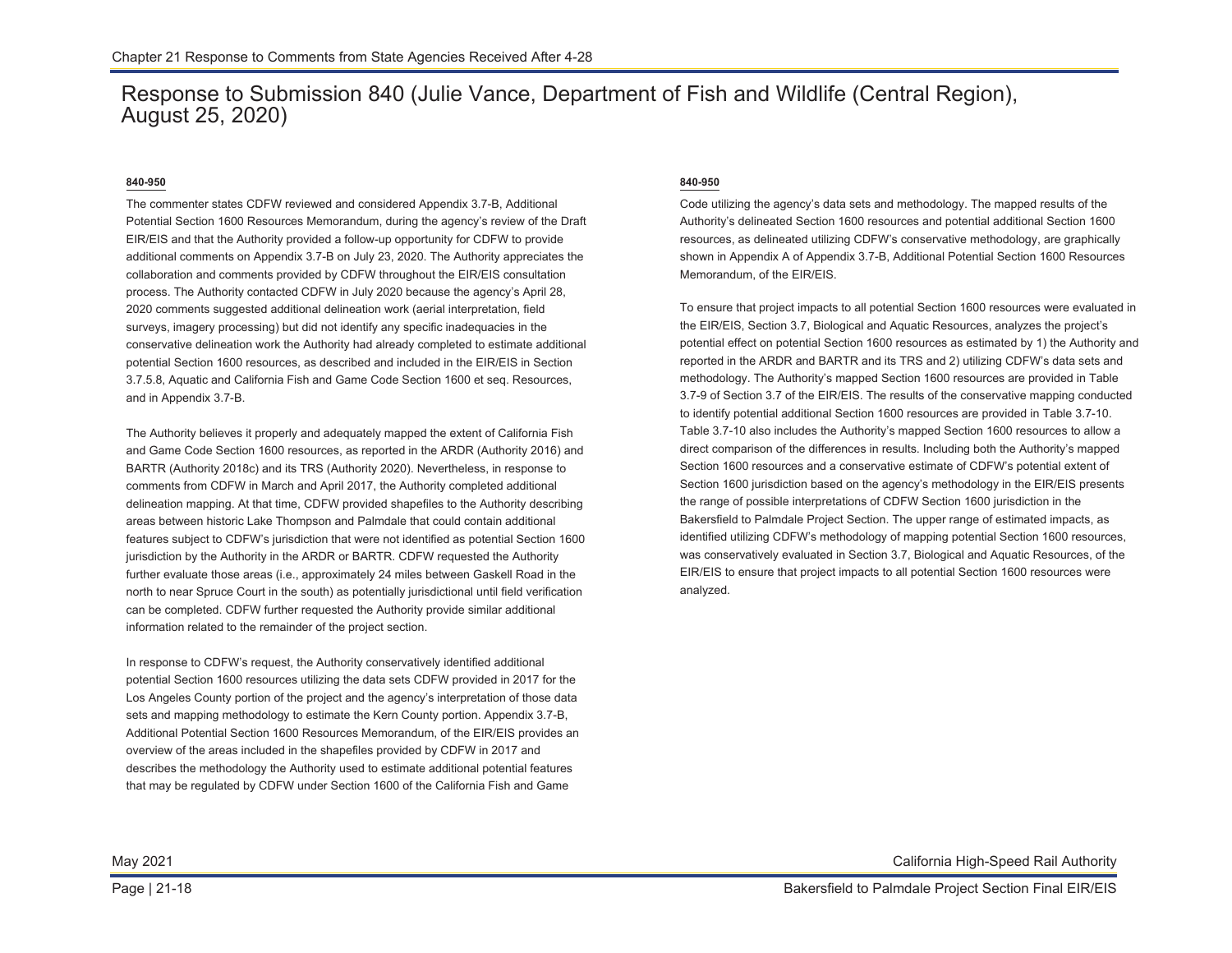

## **840-951**

The commenter states CDFW is providing supplemental comments to those provided on the Draft EIR/EIS during the public review period and that CDFW's previous comments on the applicability of California Fish and Game Code on Section 1600 resources has not been fully addressed, "i.e. response to March 2, 2017 draft meeting minutes." California Fish and Game Code Section 1600 resources were reviewed with CDFW during a March 2, 2017 BARTR (Authority 2018c) review workshop. CDFW Region 5 responded to the draft meeting minutes by reiterating comments stated during the workshop recommending the Authority conduct an updated delineation to 1) include features "near Avenue A and F that were not mapped," 2) identify features that may be hydrologically connected to Section 1600 resources or were not connected but would "fall under CEQA as sensitive resources and require mitigation," and 3) capture 2017 storm-year events through a custom aerial.

Following the March 2017 workshop, the Authority reviewed its delineation mapping and evaluated areas identified by CDFW as potential additional Section 1600 resources. Additional features that could be under CDFW jurisdiction based on California Fish and Game Code Section 1602 were subsequently added to the Authority's mapping, including areas near Avenue A and F in the Palmdale area. The Authority further conservatively identified potential additional Section 1600 resources utilizing the data sets CDFW provided in 2017 and the agency's interpretation of those data sets and mapping methodology. These additional mapped features include those CDFW has stated may be hydrologically connected to a river, stream, or lake (i.e., Section 1600 resources), such as some claypans and wetlands, or may not be connected to a Section 1600 resources such as isolated claypans and wetland (i.e., regulated by the State Water Quality Control Board [SWRCB] as a Section 401 resource). These features are summarized in Table 4-2 and graphically shown in Appendix A of Appendix 3.7-B, Additional Potential Section 1600 Resources Memorandum. To ensure that project impacts to all features that CDFW may identify as potential Section 1600 resources were evaluated in the EIR/EIS, the Authority included the results of the conservative mapping and identification of potential additional Section 1600 resources in Table 3.7-10 of Section 3.7, Biological and Aquatic Resources, of the EIR/EIS. The upper range of estimated impacts, as identified utilizing CDFW's methodology of mapping potential Section 1600 resources, was conservatively evaluated in Section 3.7 to ensure that project impacts to all potential Section 1600 resources were analyzed.

## **840-951**

During the meetings with CDFW in 2017, agency staff noted that potential ponding areas seen during site visits may not be jurisdictional under Section 1600 (i.e., isolated claypans and wetlands that would be regulated by the State Board) but would be sensitive resources under CEQA. The Authority is aware of the distinction between the requirements of CEQA, CDFW 1602 jurisdiction, and the SWRCB's jurisdiction and notes that Appendix 3.7-B, Additional Potential Section 1600 Resources Memorandum, and reference to this memo in Impact BIO #4 and BIO #10, construction and operational impacts on aquatic resources, of the EIR/EIS are specific to the evaluation of CDFW jurisdiction under Section 1602 of the California Fish and Game Code. The Authority appreciates CDFW's concern and diligence to ensure resources are protected and understands the agency must comply with CEQA before a Lake and Streambed Alteration Agreement for the Bakersfield to Palmdale Project Section can be issued. In addition to aquatic resources that may fall under CDFW's Section 1600 jurisdiction, Section 3.7, Biological and Aquatic Resources, of the EIR/EIS also analyzes sensitive biological resources, such as special-status vegetation communities, protected trees, and special-status and state and federally listed plants and wildlife and their habitat. The EIR/EIS takes a conservative approach to the impact analysis in Section 3.7 and assumes presence of special-status species within their range where suitable habitat exists, which has resulted in the vast majority of the project footprint being analyzed for sensitive biological resources. This approach is common among infrastructure projects in California and the analysis provides a worst-case scenario for analyzing impacts to sensitive resources and maximizes mitigation requirements under CEQA.

During the meetings with CDFW in 2017, CDFW also suggested the Authority conduct an updated delineation to capture 2017 storm-year events through a custom aerial. Many indicators of surface hydrology can be observed even in periods of drought, including for instance, onsite assessment of sediment sorting, shelving, and bed and bank morphology. Additionally, the review of years of aerial imagery can assist in identifying areas where wetland vegetation may be present in normal rainfall years. Further, the timing and amounts of rain in 2015 was appropriate to promote growth of annual vegetation and to generate surface flow. Weather stations in the three regions of the Bakersfield to Palmdale Project Section reported 65 percent (Foothills and Tehachapi Mountains), 88 percent (San Joaquin Valley), and 106 percent (Antelope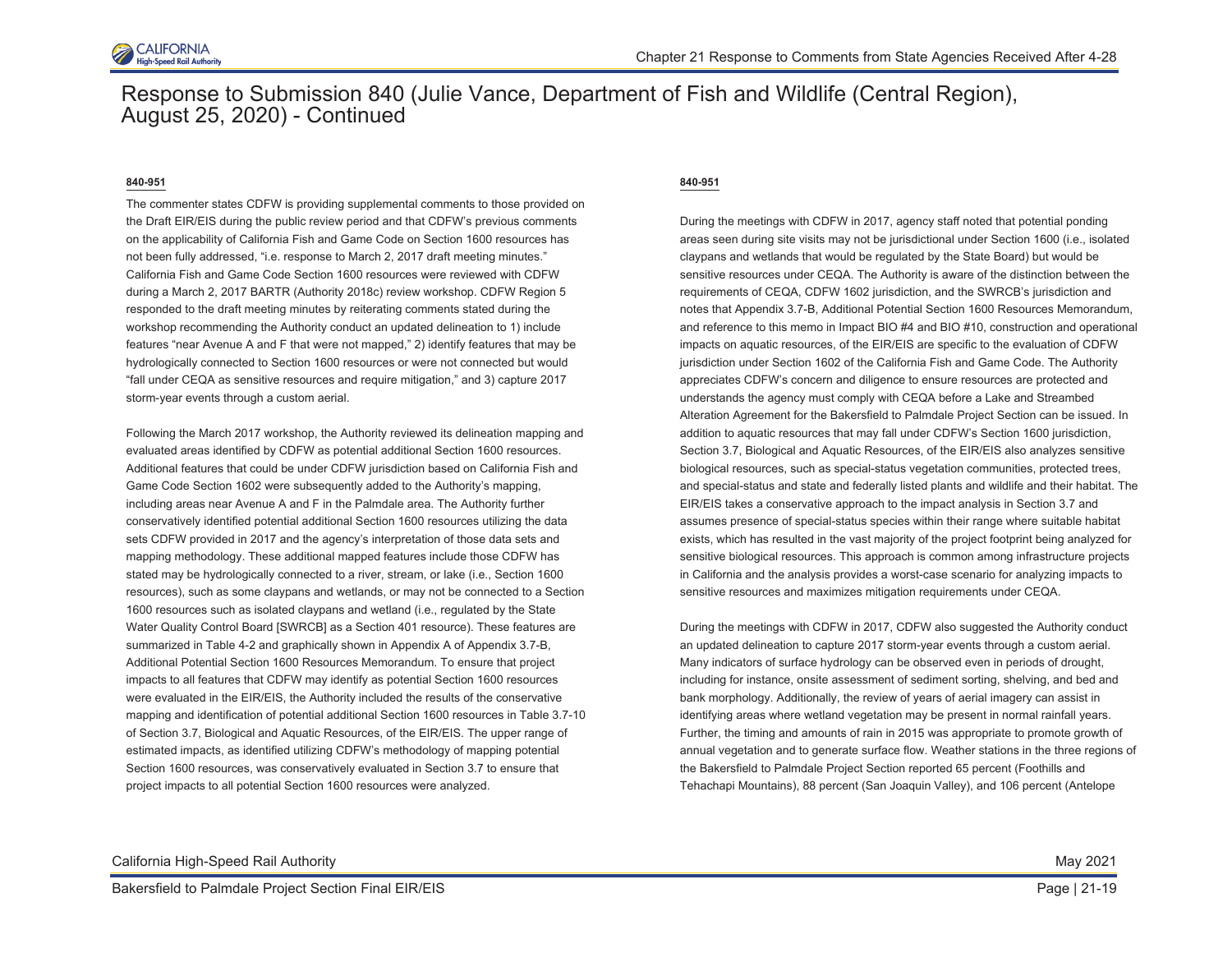## **840-951**

Valley) of historic average rainfall for the October 2014 through September 2015 rain year. Some substantial storms brought precipitation to the Aquatic Resource Study Area prior to and during some surveys, enabling detection of potentially jurisdictional wetlands and waters despite the drought. Of particular note are winter storms that brought sufficient rain to cause ponding in claypan wetland areas of the Antelope Valley, and unusually large summer storms that produced flow in many ephemeral channels and aided in the differentiation of potential waters and streams from upland topographic features. Rainfall in the claypan region of the Aquatic Resource Study Area reached median values for the area in the winter of 2014-2015. On July 18, 2015 the remnants of hurricane Dolores, which made landfall in California as a post-tropical low storm, pushed north into the Antelope Valley and Tehachapi Mountains region leading to a very rare, heavy rainfall event for that time of year, with much of the area receiving over two inches of rain from July 18 to 19, 2015. High water flows through ephemeral, intermittent, and perennial streambeds were observed during the Authority's August field work. The San Joaquin Valley near Bakersfield also received rainfall, and runoff from the Tehachapi Mountains produced flow in several streams in the Caliente Creek watershed that course west into the valley. This included Caliente Creek, which showed signs of a recent high flow event, as scour and wrack were observed in the creek channel on August 17. As such, the Authority communicated to CDFW via email on April 7, 2017 that additional custom aerial is not necessary for the Bakersfield to Palmdale Project Section.

## **840-952**

The commenter states Appendix 3.7-B, Additional Potential Section 1600 Resources Memorandum, is not a Memorandum of Understanding and that CDFW has previously provided mapping, consultation, and comments on Section 1600 resources. The Authority appreciates the information provided by CDFW and has incorporated it into the EIR/EIS. Appendix 3.7-B, Additional Potential Section 1600 Resources Memorandum, does not state or imply it is a Memorandum of Understanding, nor has the Authority stated so in the EIR/EIS. The technical memorandum describes the Authority's methodology to emulate CDFW's suggested 1600 resource areas and to generate mapped estimates of additional potential resources that may fall under Section 1600 jurisdiction based on CDFW's suggested methodology. The memorandum further summarizes the potential permanent and temporary impacts to the additional potential Section 1600 jurisdictional areas for the entire project section by alternative based on CDFW's methodology, as well as for the Authority's mapped Section 1600 resources provided in the ARDR (Authority 2016) and BARTR (Authority 2018c) and its TRS (Authority 2020). This range of possible interpretations of CDFW Section 1600 jurisdiction for the Bakersfield to Palmdale Project Section was included and evaluated in Section 3.7, Biological and Aquatic Resources, of the EIR/EIS. No revisions have been made to the Final EIR/EIS in response to this comment.

May 2021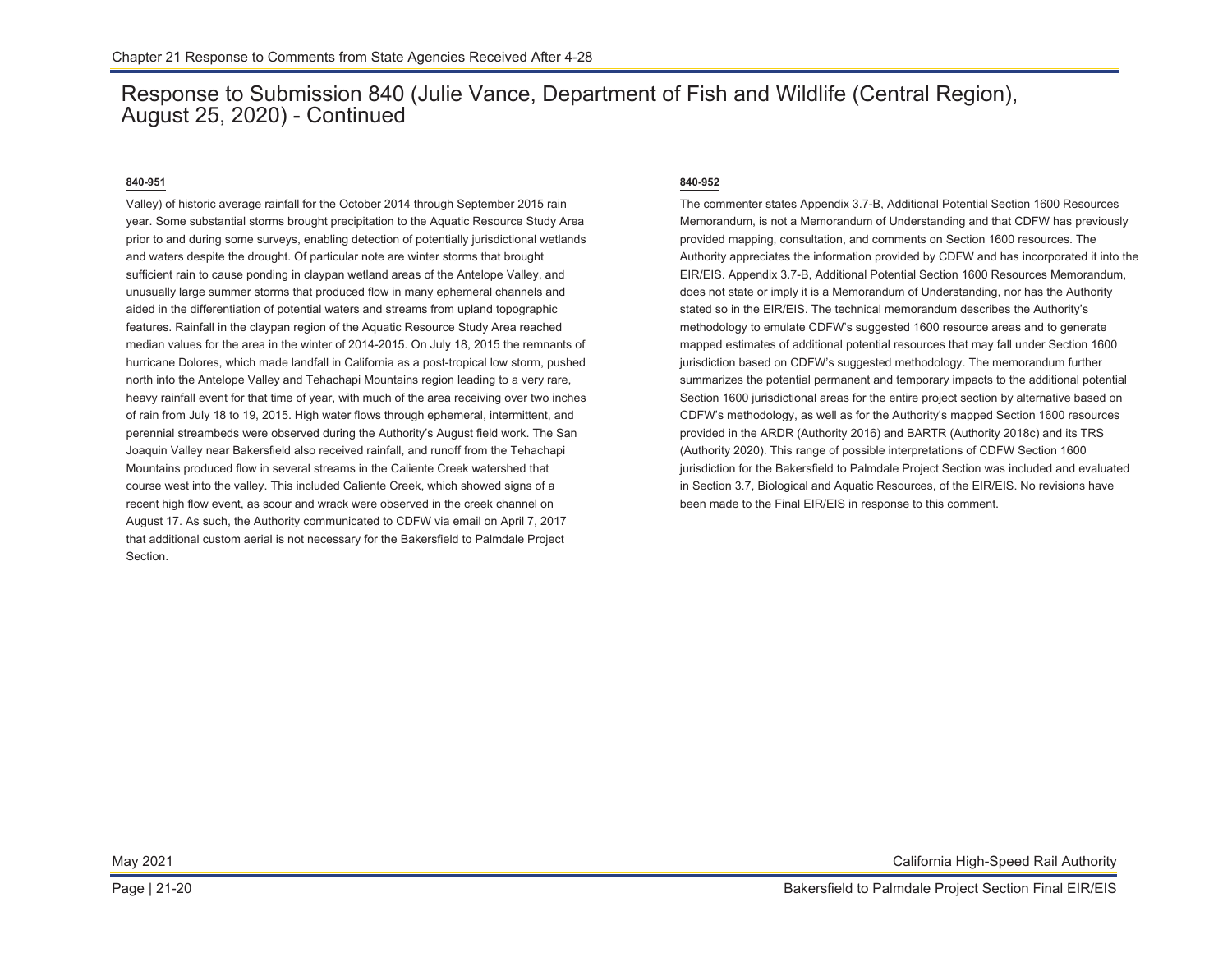

## **840-953**

The commenter expressed concern that seasonal wetlands are likely underestimated by the delineation process described in the Draft EIR/EIS because Appendix 3.7-B indicates that "potential seasonal wetlands are not expected to be under CDFW jurisdiction." While language quoted by the commenter reflects the Authority's belief that wetlands that are not contiguous, or lack connectivity, with an adjoining river, stream, or lake are not expected to be under CDFW's Section 1600 jurisdiction, the Draft EIR/EIS did not exclude those areas from the analysis of potential Section 1600 resources. This was a conservative approach consistent with the commenter's recommendation.

In response to input from CDFW, the Authority estimated the potential extent of Section 1600 jurisdiction utilizing the datasets CDFW provided in 2017 and the agency's interpretation of and data methodology to identify potential Section 1600 resources. As show in Table 4-2 of Appendix 3.7-B, Additional Potential Section 1600 Resources Memorandum, this included isolated areas not associated with any other feature type that could be interpreted, when viewed on an aerial, to contain hydrophytic plant species or exhibit seasonal wetland hydrology (e.g., potential water or saturation visible on aerials). These additional wetland areas were not mapped during the work in preparing the BARTR and the ARDR because they either did not exhibit positive indicators for hydric soils, hydrology, and wetland/hydrophytic vegetation in the field, or were not consistent with the signature of known wetlands when viewed on aerial imagery based on on-the-ground field work in the project area. Nevertheless, based on input from CDFW, these additional potential wetland areas were conservatively included in Section 3.7, Biological and Aquatic Resources, as shown in Table 3.7-10. Therefore, the EIR/EIS analyzes the project's potential effect on potential Section 1600 resources as estimated by 1) the Authority and reported it the ARDR and BARTR and 2) utilizing CDFW's data sets and methodology. Including both the Authority's mapped Section 1600 resources and an estimate of CDFW's potential extent of Section 1600 jurisdiction based on the agency's suggested methodology in the EIR/EIS presents the range of possible interpretations of CDFW Section 1600 jurisdiction in the Bakersfield to Palmdale Project Section. No revisions have been made to the Final EIR/EIS in response to this comment.

### **840-954**

The commenter expressed concern that claypans are likely underestimated by the delineation process described in the Draft EIR/EIS because Appendix 3.7-B indicates that "no additional claypan areas were mapped during this evaluation." The quoted language refers to the Section 1600 resources estimated by the Authority and reported in the ARDR and BARTR. Based on input from CDFW, the Authority also identified additional features, including claypans, as Additional Potential Section 1600 Resources to conservatively analyze impacts to potential Section 1600 resources.

Claypans were delineated based on a specific hydrology criterion and methodology (Authority 2016), as detailed in the ARDR (Authority 2016). Due to this rigorous and agency-reviewed methodology, the Authority affirms the claypan features as mapped and identified in Section 3.7, Biological and Aquatic Resources, of the EIR/EIS and the BARTR (Authority 2018c) and its TRS (Authority 2020). The U.S. Army Corps of Engineers confirmed that the claypan methodology used was objective, repeatable, and provided results consistent with the results derived by U.S. Army Corps of Engineers' own studies on Edwards Air Force Base.

Claypans are not lakes, and do not have bed, bank, or directional flow that would be expected with streams. With regard to the scope of Section 1600 et seq. of the California Fish and Game Code, the Authority believes these claypans would not be considered subject to the requirements of Section 1602 as rivers, streams, or lakes. However as CDFW has asserted that claypans directly contiguous with, or that convey surface water into, an adjoining feature that would be considered a river, stream, or lake may fall under its jurisdiction, all claypans were conservatively identified as additional potential Section 1600 resources in Table 4-2 in Appendix 3.7-B, Additional Potential Section 1600 Resources Memorandum. To ensure that project impacts to all potential Section 1600 resources were evaluated in the EIR/EIS, claypans were also included in Section 3.7, Biological and Aquatic Resources, as shown in Table 3.7-10. Therefore, the EIR/EIS conservatively analyzes the project's potential effect on potential Section 1600 resources as estimated by 1) the Authority and reported in the ARDR and BARTR and 2) utilizing CDFW's data sets and methodology. Including both the Authority's mapped Section 1600 resources and an estimate of CDFW's potential extent of Section 1600 jurisdiction based on the agency's methodology in the EIR/EIS presents the range of possible CDFW Section 1600 jurisdiction in the Bakersfield to Palmdale Project Section.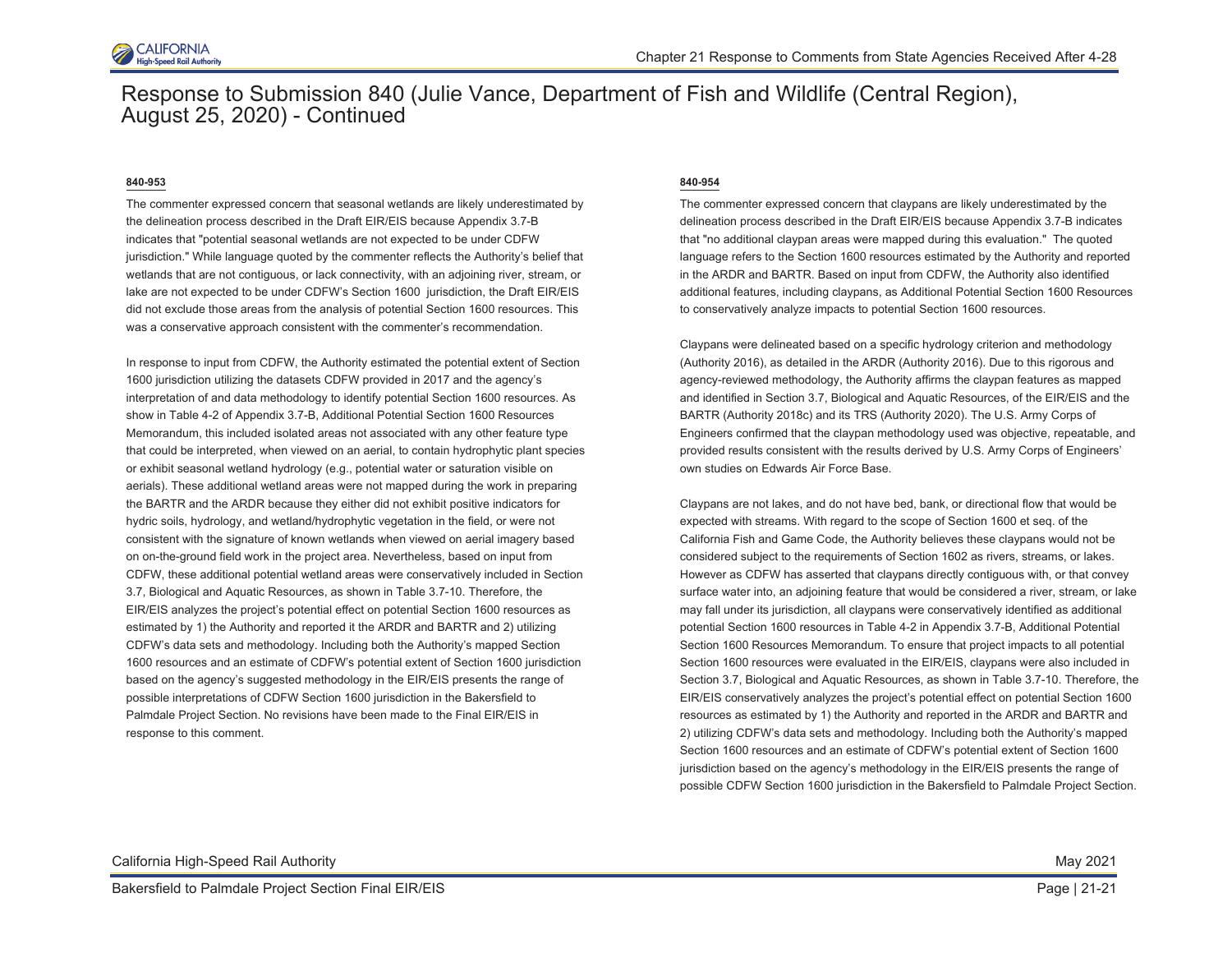## **840-954**

No revisions have been made to the Final EIR/EIS in response to this comment.

## **840-955**

The commenter notes that comments provided during CDFW's review of the Draft EIR/EIS on the BARTR (Authority 2018c) are applicable to Appendix 3.7-B, Additional Potential Section 1600 Resources Memorandum. The Authority appreciates the comments provided by CDFW during their review of the Draft EIR/EIS and has incorporated them into the Final EIR/EIS, as appropriate. No revisions have been made to the Final EIR/EIS in response to this comment.

## **840-956**

The commenter notes the following four comments are being provided on the BARTR (Authority 2018c). Refer to Response to Comments 781-608, 781-609, 781-610, and 781-611, contained in Chapter 20 of this Final EIR/EIS.

## **840-957**

Refer to Response to Comment 781-608, contained in Chapter 20 of this Final EIR/EIS.

## **840-958**

Refer to Response to Comment 781-609, contained in Chapter 20 of this Final EIR/EIS.

## **840-959**

Refer to Response to Comment 781-610, contained in Chapter 20 of this Final EIR/EIS.

## **840-960**

Refer to Response to Comment 781-611, contained in Chapter 20 of this Final EIR/EIS.

## **840-961**

The commenter recommends field evaluations be conducted in areas CDFW believes potential additional Section 1600 resources are located. Neither NEPA nor CEQA require a lead agency to perform on-site surveys on every parcel to obtain information for the environmental baseline and effects analysis; instead, an EIR/EIS must disclose what it reasonably can (CEQA Guidelines Section 15144; NEPA Regulations, 40 C.F.R. 1502.15, 40 C.F.R. 1502.22). Considerable, repeated efforts were made to obtain permission to access private property and surveys were performed on all properties where permission for access was affirmatively granted. As discussed previously with CDFW, permission to enter agreements are not currently in place for large areas of the Aquatic Resource Study Area as 1) access was denied (not granted) by landowners; 2) no response(s) from the landowners was received; or 3) landowners requested indemnification. Consequently, it is not feasible to conduct additional field delineations at this time. Access was also limited in some areas where permission to enter had been granted due to locked gates and steep terrain making some areas inaccessible and unsafe to access. Access and permission to enter agreements for private properties within the Aquatic Resource Study Area is an ongoing effort and will continue to be requested.

As stated in Appendix 3.7-B, Additional Potential Section 1600 Resources Memorandum, and discussed in Section 3.7.4.5, Field Surveys, of the EIR/EIS, direct on-site delineation were conducted in portions of the Aquatic Resource Study Area that had permission to enter agreements in place. Where properties in the Aquatic Resource Study Area were not accessible due to lack of permission to enter, field teams performed visual surveys from adjacent public roads or adjacent parcels with permission to enter. Additionally, the Authority utilized a remote methodology, as described in the ARDR and BARTR, to aide delineation for areas where access was not granted. The remote delineation was supported by direct field data of representative reference features of each wetland and other water types found in permission to enter areas in each watershed and ecological zone. The collective body of baseline information developed for property where no permission for access was granted, including the results of the aerial photograph interpretation survey areas, provided an adequate baseline to inform the environmental analysis and mitigation strategy.

Although the Authority believes it properly and adequately mapped the extent of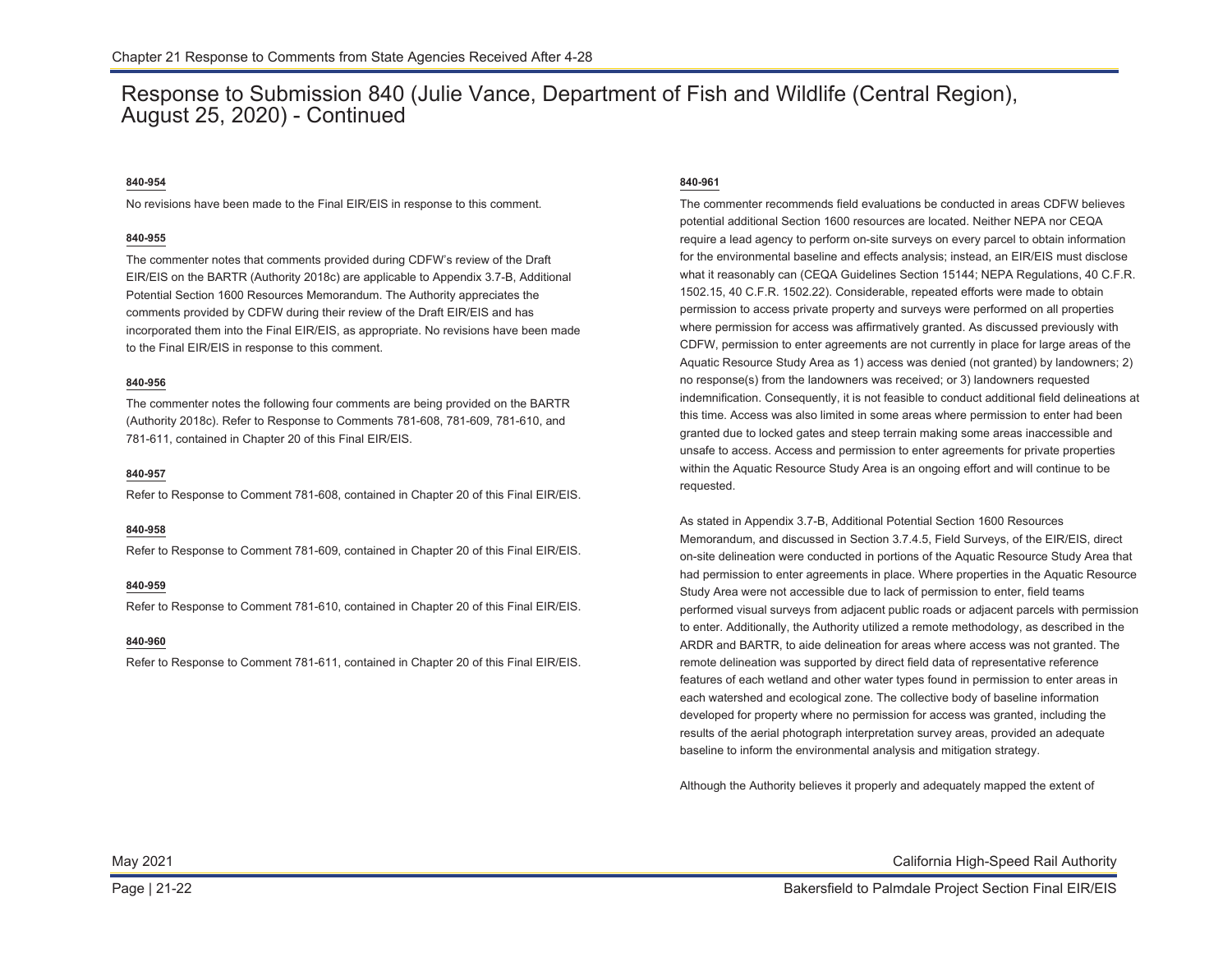

## **840-961**

California Fish and Game Code Section 1600 resources, the Authority also conservatively estimated the potential extent of Section 1600 jurisdiction utilizing the datasets CDFW provided in 2017 and the agency's interpretation of and data methodology to identify potential Section 1600 resources. The results are provided in Appendix 3.7-B, Additional Potential Section 1600 Resources Memorandum, and Table 3.7-10 of the EIR/EIS. The upper range of estimated impacts was conservatively evaluated to ensure that project impacts to all potential Section 1600 resources were analyzed in Section 3.7, Biological and Aquatic Resources.

The Authority expects to conduct additional field surveys to refine the extent of impacts to CDFW jurisdictional areas closer and prior to notifying under Section 1602 of the Fish and Game Code for a Lake and Streambed Alteration Agreement for the Bakersfield to Palmdale Project Section. However, for purposes of CEQA, Section 3.7, Biological and Aquatic Resources, of the EIR/EIS adequately analyzed impacts to Section 1600 resources based on California Fish and Game Code Section 1602, as well as other sensitive resources (e.g., special status species and their habitat) that would fall under CDFW's jurisdiction. In addition, mitigation measures will be incorporated into the regulatory permits issued for the project and enforced by the agencies issuing these permits and authorizations, including the CDFW, SWRCB, and the U.S. Fish and Wildlife Service. The permits and authorizations will include mitigation measures as permit conditions, and the Authority will be responsible for documenting compliance with the permit conditions and submitting monitoring reports to the agencies. No revisions have been made to the Final EIR/EIS in response to this comment.

## **840-962**

The commenter states the full extent of CDFW jurisdiction has not been captured in Appendix 3.7-B but does not identify any specific inadequacies. The language quoted by the commenter is referring to the information presented in the BARTR and ARDR, not the additional mapping performed based on CDFW's input. As explained in Response to Comments 840-950 and 840-951, after consulting with CDFW on the scope of Section 1600 resources in the Aquatic Resource Study Area, the Authority conservatively estimated the potential extent of Section 1600 jurisdiction utilizing the datasets CDFW provided and the agency's interpretation of and data methodology to identify potential Section 1600 resources. The Authority's mapped Section 1600 resources are provided in Table 3.7-9 of Section 3.7, Biological and Aquatic Resources, of the EIR/EIS. The results of the additional mapping conducted to identify potential Section 1600 resources based on CDFW's methodology are provided in Table 3.7-10 and include updated and re-released available resource information from the National Wetlands Inventory and National Hydrography Dataset. This approach resulted in a conservative estimate of potential Section 1600 resources and fulfilled the requirements of CEQA and NEPA.

## **840-963**

Refer to Response to Comment 840-961, contained in this chapter.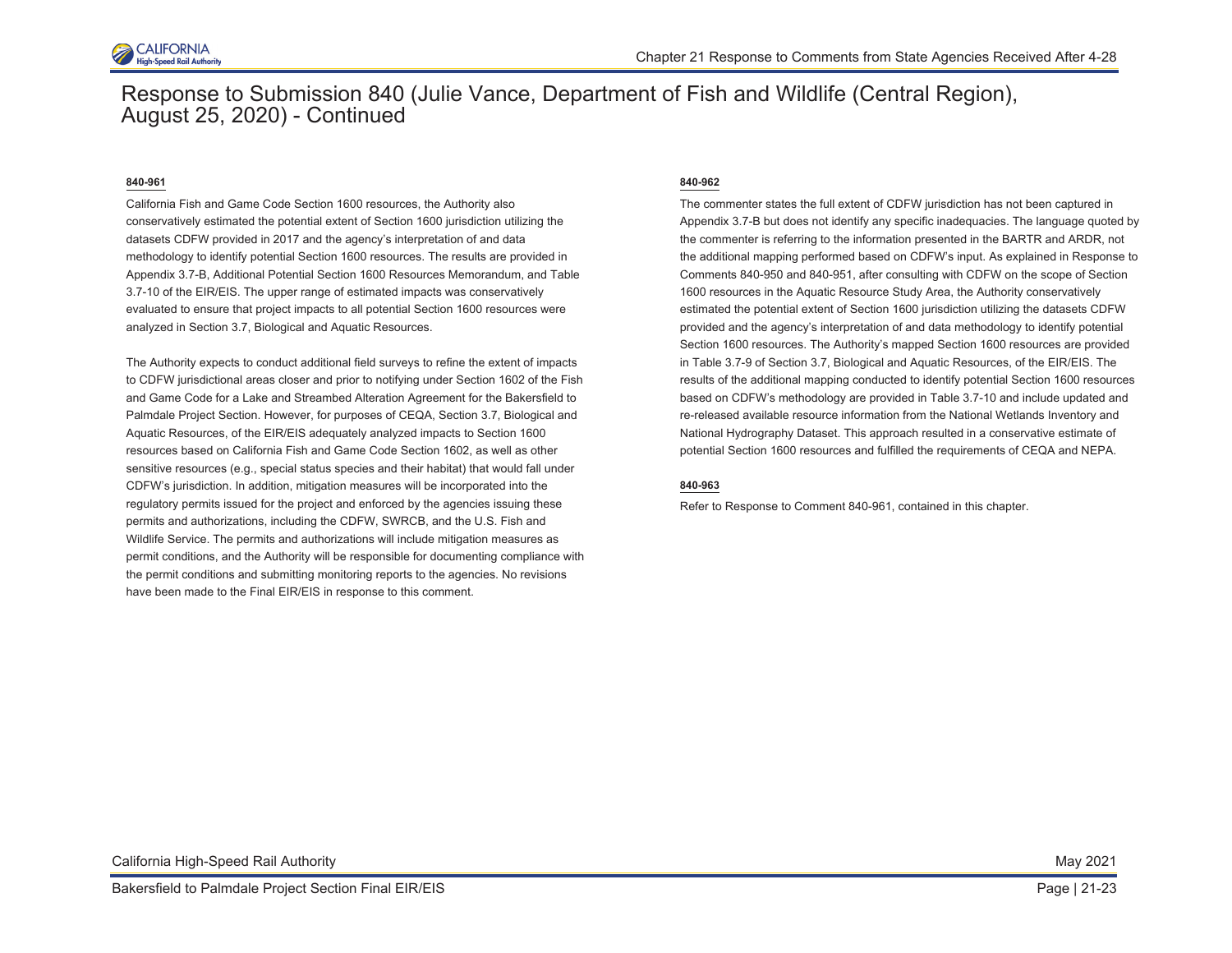## **840-964**

The commenter acknowledges CDFW has not published an official definition of state lakes or streambeds but refers to a suggested definition provided under Editorial Comments and/or Suggestions to Appendix 3.7-B, Additional Potential Section 1600 Resources Memorandum, of the EIR/EIS. Under Editorial Comments and/or Suggestions, CDFW suggests "'Any river, stream, or lake' includes those that are episodic, ephemeral, or intermittent as well as those that are perennial. This includes ephemeral streams, desert washes, and watercourses with subsurface flow. It may also apply to work undertaken within the floodplain of a body of water" and further "advises the definition of stream in the DEIR/EIS be modified to incorporate sufficient parameters which will capture all features subject to Section 1600 et seq. jurisdiction."

Under California Fish and Game Code Section 1602, CDFW takes jurisdiction over rivers, streams, and lakes. The state's jurisdiction generally includes the streambed/lakebed to tops of bank. Although not specifically defined in California Fish and Game Code Section 1602, jurisdiction in some instances may include adjacent riparian vegetation where it extends beyond top-of-bank. The term "stream" is commonly understood as a watercourse having a source and terminus, banks, and a channel through which waters flow at least periodically. A "streambed" under Section 1602 includes the channel of a watercourse which is generally defined to include the depression between the banks worn by the regular and usual flow of the water. Therefore, although CDFW has not published an official definition of state lakes or streambeds beyond that contained in the California Fish and Game Code Section 1600 et seq., state jurisdiction generally includes the streambed/lakebed and bank, together with the adjacent riparian vegetation where present. Some waters regulated by the U.S. Army Corps of Engineers and State Water Resources Control Board under the Clean Water Act may be regulated by CDFW.

As explained in Response to Comments 840-950 and 840-951, contained in this chapter, after consulting with CDFW, the Authority conservatively estimated the potential extent of Section 1600 jurisdiction utilizing the datasets CDFW provided in 2017 and the agency's interpretation of and data methodology to identify potential Section 1600 resources. The results are provided in Appendix 3.7-B, Additional Potential Section 1600 Resources Memorandum, and Table 3.7-10 of the EIR/EIS. This conservative approach captured potential features that would fit the definition of Section 1600 resources

## **840-964**

suggested by the commenter. The upper range of estimated impacts was conservatively evaluated to ensure that project impacts to all potential Section 1600 resources were analyzed in Section 3.7, Biological and Aquatic Resources. Therefore, for purposes of CEQA, Section 3.7, Biological and Aquatic Resources, of the EIR/EIS adequately analyzed impacts to Section 1600 resources based on California Fish and Game Code Section 1602, as well as other sensitive resources (e.g., special status species and their habitat) that would fall under CDFW's jurisdiction. No revisions have been made to the Final EIR/EIS in response to this comment.

## **840-965**

The commenter quotes language describing the Authority's initial identification of Section 1600 resources within the Aquatic Resource Study Area. As explained in Response to Comments 840-950 and 840-951, contained in this chapter, the Authority performed additional analysis consistent with CDFW's recommended approach to provide a conservative analysis of potential Section 1600 resources.

The commenter also recommends additional field evaluations be conducted to quantify the extent of impacts to jurisdictional areas for the CDFW Notification for a Lake and Streambed Alternation Agreement. Refer to Response to Comment 840-961, contained in this chapter.